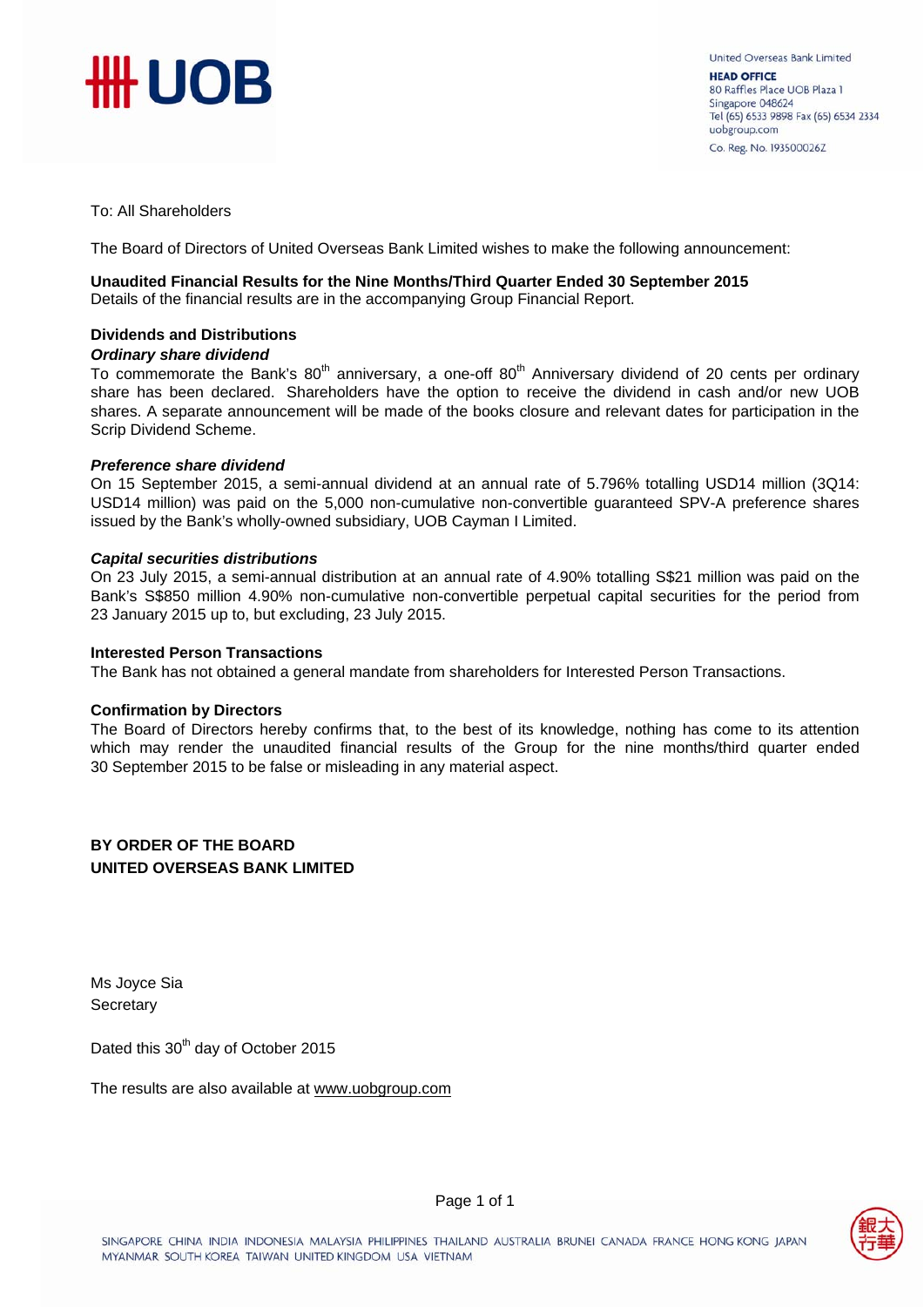

# **Group Financial Report**

 **For the Nine Months/Third Quarter 2015**

**United Overseas Bank Limited Incorporated in the Republic of Singapore**

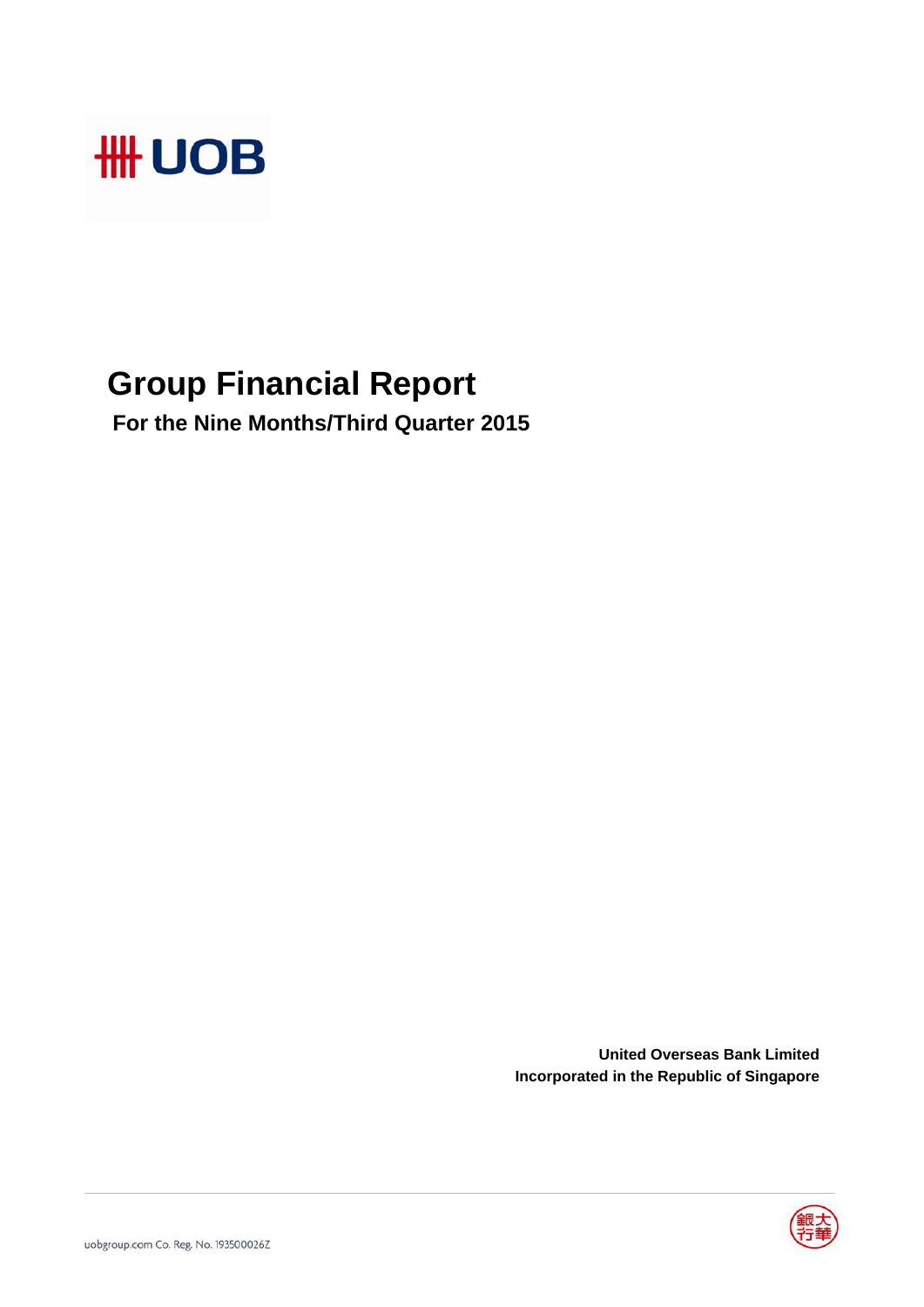# ₩ UOB

### **Contents**

### **Page**

- 2 Financial Highlights
- 4 Performance Review
- 6 Net Interest Income
- 8 Non-Interest Income
- 9 Operating Expenses
- 10 Allowances for Credit and Other Losses
- 11 Customer Loans
- 12 Non-Performing Assets
- 14 Customer Deposits
- 14 Debts Issued
- 15 Shareholders' Equity
- 15 Changes in Issued Shares of the Bank
- 16 Performance by Operating Segment
- 18 Performance by Geographical Segment
- 19 Capital Adequacy and Leverage Ratios

#### **Appendix**

- 1 Consolidated Income Statement
- 2 Consolidated Statement of Comprehensive Income
- 3 Consolidated Balance Sheet
- 4 Consolidated Statement of Changes in Equity
- 5 Consolidated Cash Flow Statement
- 6 Balance Sheet of the Bank
- 7 Statement of Changes in Equity of the Bank
- 8 Capital Adequacy Ratios of Major Bank Subsidiaries

Notes:

- 1 The financial statements are presented in Singapore dollars.
- 2 Certain comparative figures have been restated to conform with the current period's presentation.
- 3 Certain figures in this report may not add up to the respective totals due to rounding.
- 4 Amounts less than \$500,000 in absolute term are shown as "0".

"NM" denotes not meaningful.

"NA" denotes not applicable.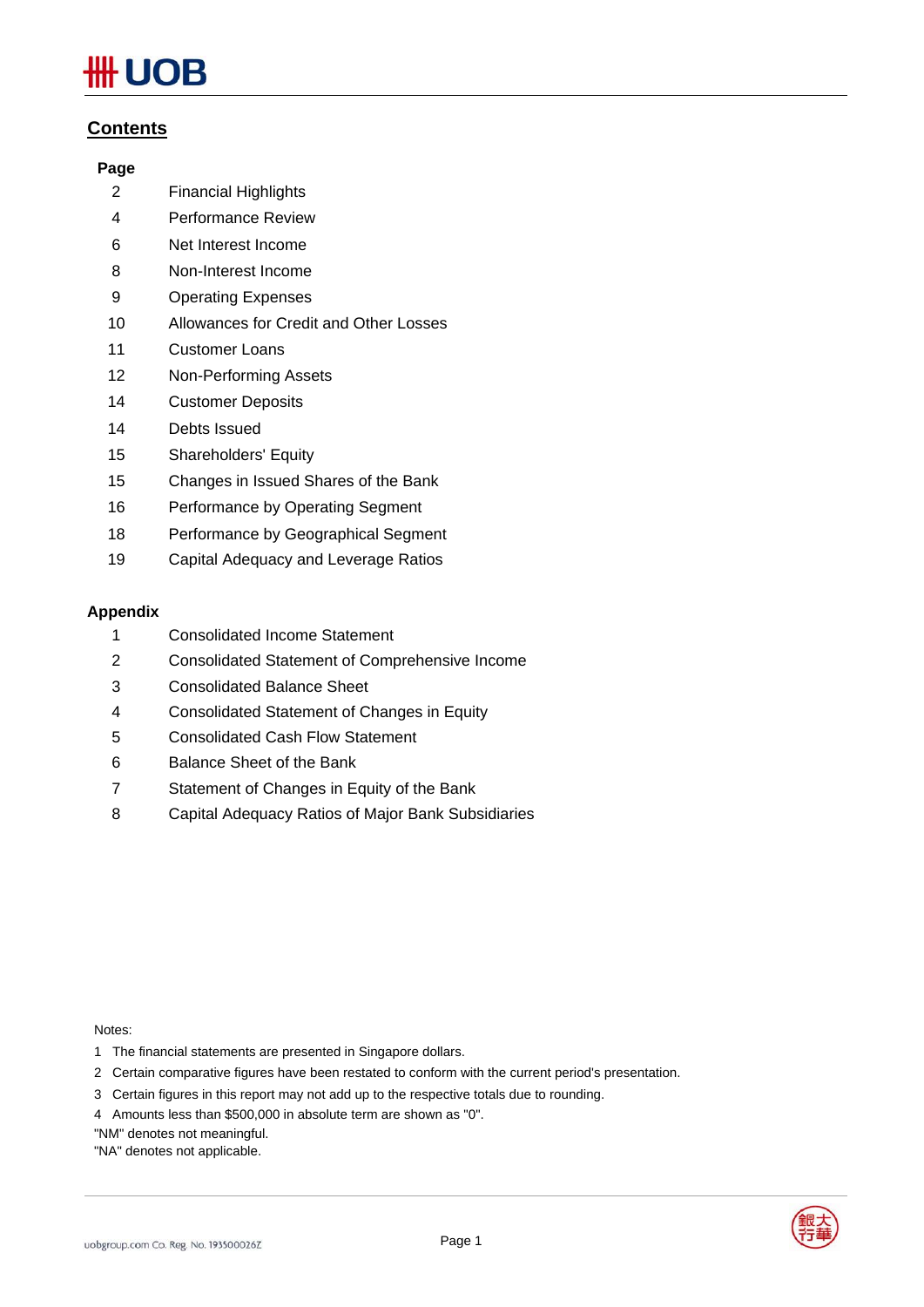# **#H UOB**

### **Financial Highlights**

|                                                                                                                                | 9M15                                    | 9M14                                    | $+$ /(-)                 | 3Q15                                    | 3Q14                                    | $+$ /(-)                 | 2Q15                                    | $+/(-)$                    |
|--------------------------------------------------------------------------------------------------------------------------------|-----------------------------------------|-----------------------------------------|--------------------------|-----------------------------------------|-----------------------------------------|--------------------------|-----------------------------------------|----------------------------|
|                                                                                                                                |                                         |                                         | $\frac{0}{2}$            |                                         |                                         | $\frac{0}{2}$            |                                         | $\%$                       |
| Selected income statement items (\$m)                                                                                          |                                         |                                         |                          |                                         |                                         |                          |                                         |                            |
| Net interest income                                                                                                            | 3,649                                   | 3,389                                   | 7.7                      | 1,235                                   | 1,155                                   | 6.9                      | 1,213                                   | 1.8                        |
| Fee and commission income                                                                                                      | 1,403                                   | 1,299                                   | 8.0                      | 485                                     | 475                                     | 2.1                      | 465                                     | 4.2                        |
| Other non-interest income                                                                                                      | 915                                     | 919                                     | (0.4)                    | 365                                     | 341                                     | 7.1                      | 248                                     | 47.0                       |
| Total income                                                                                                                   | 5,967                                   | 5,607                                   | 6.4                      | 2,085                                   | 1,971                                   | 5.8                      | 1,927                                   | 8.2                        |
| Less: Total expenses                                                                                                           | 2,633                                   | 2,341                                   | 12.4                     | 904                                     | 800                                     | 13.0                     | 877                                     | 3.1                        |
| Operating profit                                                                                                               | 3,334                                   | 3,266                                   | 2.1                      | 1,181                                   | 1,171                                   | 0.8                      | 1,050                                   | 12.5                       |
| Less: Total allowances                                                                                                         | 481                                     | 469                                     | 2.6                      | 160                                     | 162                                     | (1.4)                    | 152                                     | 5.0                        |
| Add: Share of profit of associates<br>and joint ventures                                                                       | 72                                      | 106                                     | (32.2)                   | 28                                      | 37                                      | (24.5)                   | 40                                      | (30.2)                     |
| Net profit before tax                                                                                                          | 2,925                                   | 2,903                                   | 0.8                      | 1,049                                   | 1,046                                   | 0.3                      | 938                                     | 11.9                       |
| Less: Tax and non-controlling interests                                                                                        | 504                                     | 440                                     | 14.6                     | 191                                     | 180                                     | 6.4                      | 176                                     | 8.8                        |
| Net profit after tax <sup>1</sup>                                                                                              | 2,421                                   | 2,463                                   | (1.7)                    | 858                                     | 866                                     | (1.0)                    | 762                                     | 12.6                       |
| Selected balance sheet items (\$m)<br>Net customer loans<br>Customer deposits<br><b>Total assets</b><br>Shareholders' equity 1 | 199,587<br>244,630<br>323,357<br>30,206 | 192,584<br>224,365<br>302,710<br>28,611 | 3.6<br>9.0<br>6.8<br>5.6 | 199,587<br>244,630<br>323,357<br>30,206 | 192,584<br>224,365<br>302,710<br>28,611 | 3.6<br>9.0<br>6.8<br>5.6 | 198,798<br>241,485<br>310,077<br>30,548 | 0.4<br>1.3<br>4.3<br>(1.1) |
| Key financial ratios (%)                                                                                                       |                                         |                                         |                          |                                         |                                         |                          |                                         |                            |
| Net interest margin <sup>2</sup>                                                                                               | 1.77                                    | 1.72                                    |                          | 1.77                                    | 1.71                                    |                          | 1.77                                    |                            |
| Non-interest income/Total income                                                                                               | 38.8                                    | 39.6                                    |                          | 40.8                                    | 41.4                                    |                          | 37.0                                    |                            |
| Expense/Income ratio                                                                                                           | 44.1                                    | 41.8                                    |                          | 43.4                                    | 40.6                                    |                          | 45.5                                    |                            |
| Overseas profit before tax contribution                                                                                        | 39.7                                    | 37.6                                    |                          | 38.5                                    | 36.6                                    |                          | 40.2                                    |                            |
| Loan charge off rate (bp) $2$                                                                                                  |                                         |                                         |                          |                                         |                                         |                          |                                         |                            |
| Exclude general allowances                                                                                                     | 18                                      | 11                                      |                          | 11                                      | 15                                      |                          | 31                                      |                            |
| Include general allowances                                                                                                     | 32                                      | 32                                      |                          | 32                                      | 32                                      |                          | 32                                      |                            |
| NPL ratio $3$                                                                                                                  | $1.3$                                   | 1.2                                     |                          | $1.3$                                   | 1.2                                     |                          | 1.2                                     |                            |

Notes:

1 Relate to amount attributable to equity holders of the Bank.

2 Computed on an annualised basis.

3 Refer to non-performing loans as a percentage of gross customer loans.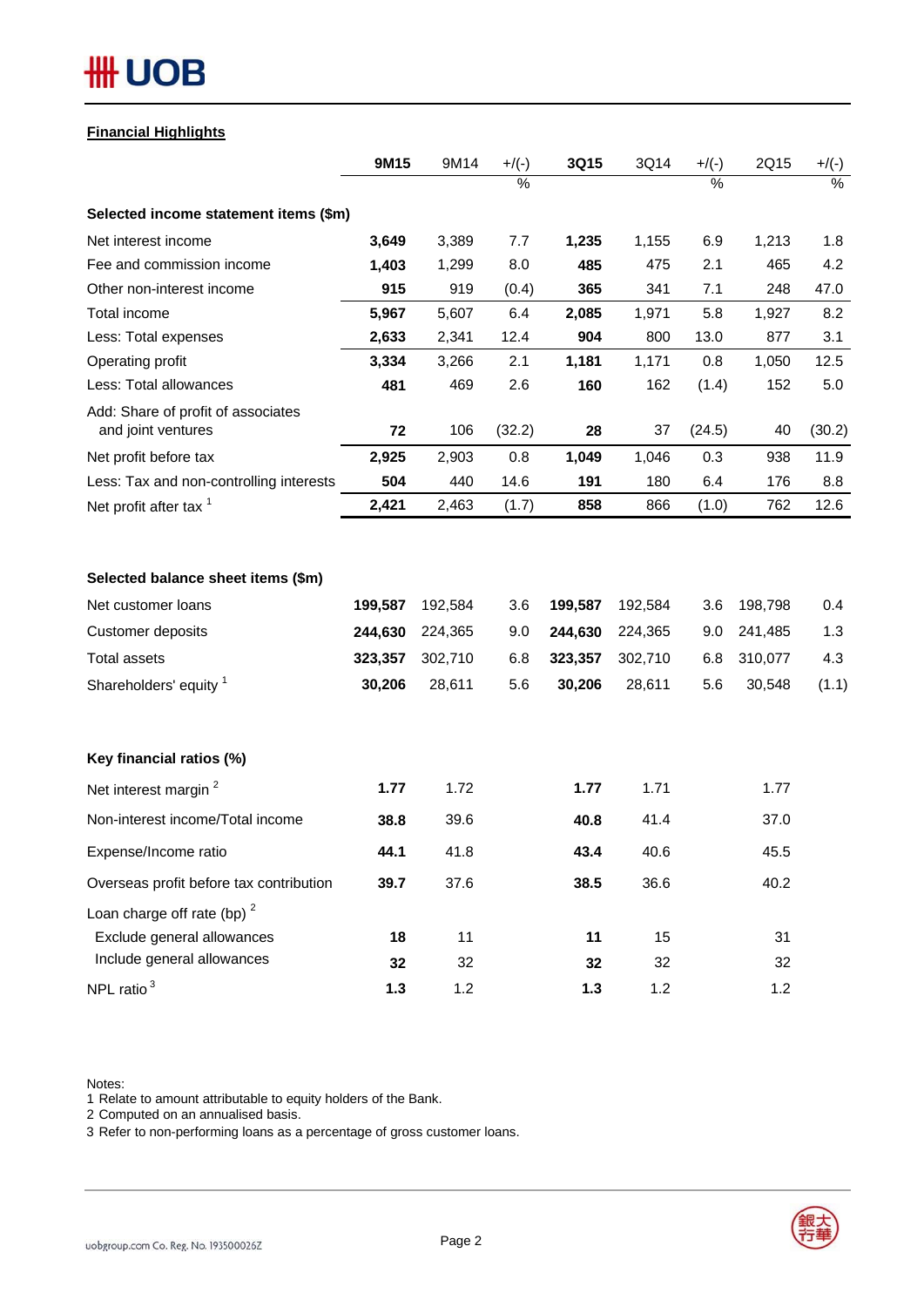#### **Financial Highlights** *(cont'd)*

|                                                                                    | 9M15                 | 9M14                 | 3Q15                 | 3Q14                 | 2Q15                 |
|------------------------------------------------------------------------------------|----------------------|----------------------|----------------------|----------------------|----------------------|
| Key financial ratios (%) (cont'd)                                                  |                      |                      |                      |                      |                      |
| Return on average total assets <sup>1</sup>                                        | 1.04                 | 1.12                 | 1.09                 | 1.16                 | 0.98                 |
| Return on average ordinary shareholders' equity <sup>1,2</sup>                     | 11.1                 | 12.6                 | 11.8                 | 12.9                 | 10.4                 |
| Loan/Deposit ratio <sup>3</sup>                                                    | 81.6                 | 85.8                 | 81.6                 | 85.8                 | 82.3                 |
| Capital adequacy ratios<br>Common Equity Tier 1<br>Tier 1<br>Total                 | 13.6<br>13.6<br>16.4 | 14.0<br>14.0<br>17.0 | 13.6<br>13.6<br>16.4 | 14.0<br>14.0<br>17.0 | 14.0<br>14.0<br>16.8 |
| Liquidity coverage ratios ("LCR") <sup>4</sup><br>All-currency<br>Singapore dollar | 134<br>186           | <b>NA</b><br>NA.     | 134<br>186           | NA<br>NА             | 142<br>166           |
| Leverage ratio <sup>5</sup>                                                        | 7.2                  | <b>NA</b>            | 7.2                  | NA                   | 7.6                  |
| Earnings per ordinary share $(\$)^{1,2}$<br>Basic<br><b>Diluted</b>                | 1.95<br>1.94         | 2.00<br>2.00         | 2.07<br>2.07         | 2.10<br>2.09         | 1.84<br>1.83         |
| Net asset value ("NAV") per ordinary share $(\$)$ $^6$                             | 17.49                | 16.51                | 17.49                | 16.51                | 17.71                |
| Revalued NAV per ordinary share (\$) <sup>6</sup>                                  | 20.13                | 19.12                | 20.13                | 19.12                | 20.34                |

Notes:

1 Computed on an annualised basis.

2 Calculated based on profit attributable to equity holders of the Bank net of preference share dividend and capital securities distributions.

3 Refer to net customer loans and customer deposits.

- 4 LCR are calculated based on MAS Notice 649. A minimum requirement of Singapore dollar LCR of 100% and all-currency LCR of 60% shall be maintained at all times with effect from 1 January 2015, with the all-currency LCR increasing by 10% each year to 100% by 2019.
- 5 Leverage ratio is calculated based on the revised MAS Notice 637 which took effect from 1 January 2015. A minimum requirement of 3% is applied during the parallel run period from 1 January 2013 to 1 January 2017.
- 6 Preference shares and capital securities are excluded from the computation.

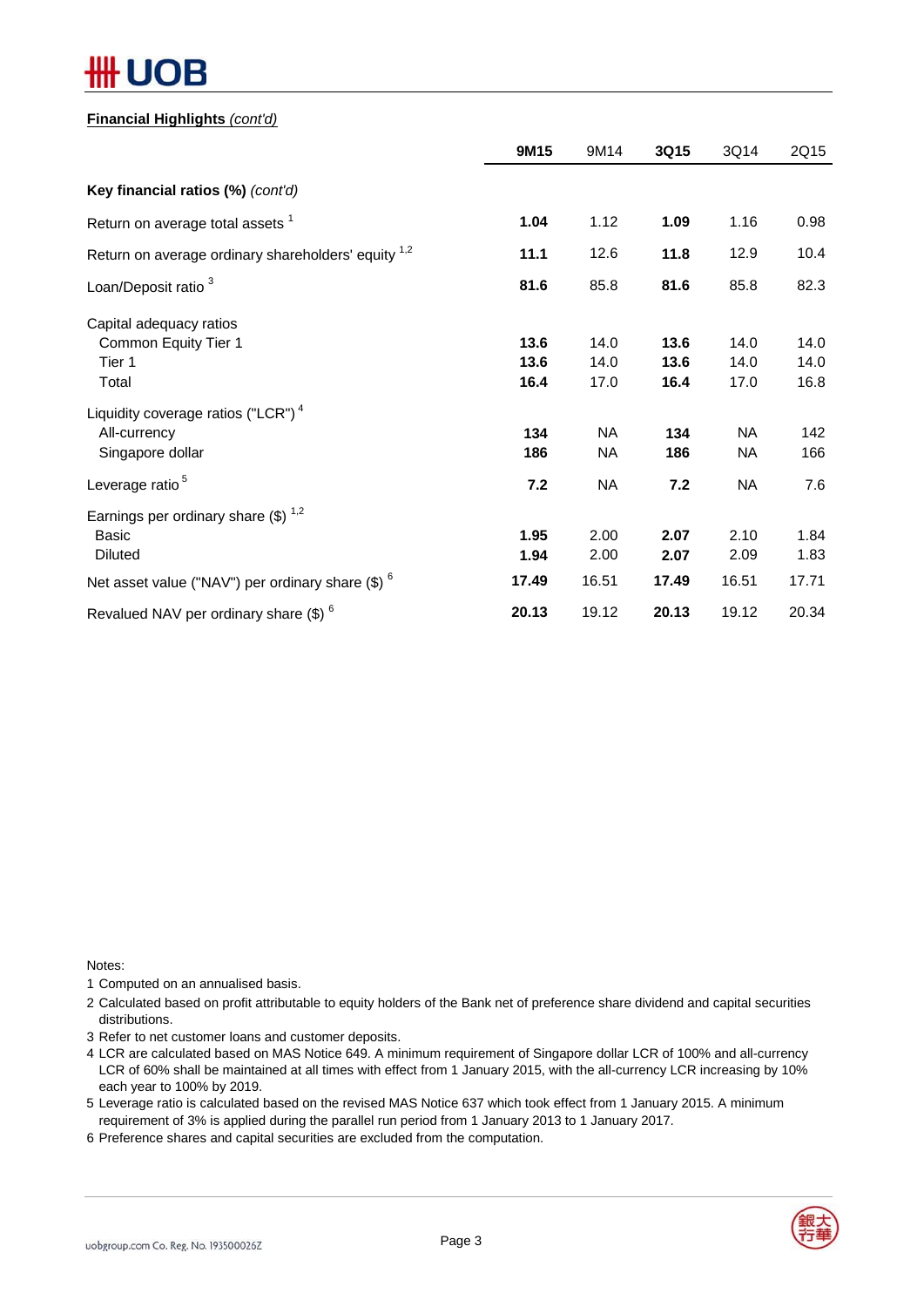#### **Performance Review**

The financial statements have been prepared in accordance with Singapore Financial Reporting Standards ("FRS") as required by the Singapore Companies Act, with modification to FRS39 Financial Instruments: Recognition and Measurement in respect of loan loss provisioning, as provided in the Monetary Authority of Singapore ("MAS") Notice 612 Credit Files, Grading and Provisioning.

The revised FRS applicable to the Group with effect from 1 January 2015 is listed below. The adoption of the FRS has no significant impact on the financial statements of the Group.

Amendments to FRS19 – Defined Benefit Plans: Employee Contributions

Other than the above change, the accounting policies and computation methods adopted in the financial statements for the nine months of 2015 are the same as those adopted in the audited financial statements for the financial year ended 31 December 2014.

#### **Nine months 2015 ("9M15") performance**

#### **9M15 versus 9M14**

The Group reported a net profit after tax of \$2.42 billion for 9M15, a marginal decline of 1.7% from a year ago as prior year results included a higher write-back of tax provisions. Total income rose 6.4% to \$5.97 billion on the back of steady core income growth and higher treasury income.

Net interest income rose 7.7% to \$3.65 billion, driven by healthy loan growth and improved net interest margin. Net interest margin increased 5 basis points to 1.77%, largely from improved loan yields on rising interest rates in Singapore.

Non-interest income grew 4.5% to \$2.32 billion in 9M15. Fee and commission income rose 8.0% to \$1.40 billion across most fee categories. Trading and investment income increased 5.2% to \$691 million on higher gains on sale of securities as well as healthy growth in treasury customer income.

Total expenses increased 12.4% to \$2.63 billion mainly due to higher staff costs, revenue and IT-related expenses as the Group continued to invest in people capabilities and technology. This was also partly due to an expense of \$28 million incurred on a brand campaign and employee incentives to celebrate both UOB's 80<sup>th</sup> anniversary ("UOB80") and Singapore's Golden Jubilee ("SG50"). Expense-to-income ratio was 44.1%, or 43.7% after excluding the one-off expense.

Total allowances increased 2.6% year-on-year to \$481 million, while total loan charge-off rate was stable at 32 basis points. Specific allowances on loans increased 67.1% to \$277 million mainly from a few large NPL accounts in Singapore, Indonesia and Greater China. The increase was partially offset by a decline in general allowances.

Contribution from associates' profits was \$72 million in 9M15, 32.2% lower from \$106 million in 9M14 due to divestment gain in the prior period.

Tax expense increased 15.9% to \$495 million mainly due to a lower tax write-back of prior years' provision.

#### **Third quarter 2015 ("3Q15") performance**

#### **3Q15 versus 3Q14**

The Group's net earnings for 3Q15 decreased marginally by 1.0% to \$858 million when compared with 3Q14. Total income was 5.8% higher at \$2.09 billion, led by strong core income and one-off gains from sale of investment securities.

Net interest income grew 6.9% to \$1.24 billion in 3Q15. Net interest margin increased 6 basis points to 1.77%, contributed mainly by improved loan yields as the loan portfolio re-priced on rising interbank and swap offer rates.

Fee and commission income grew 2.1% to \$485 million, on higher contributions from credit card and wealth management income. Trading and investment income surged 20.6% to \$310 million due to one-off gains from the sale of investment securities, but partly offset by lower net trading income. Consequently, non-interest income for 3Q15 increased 4.2% to \$850 million.

Total expenses increased 13.0% to \$904 million mainly on higher headcount and increased business volumes in support of franchise growth. Expense-to-income ratio was 43.4% in 3Q15.

Total allowances were flat at \$160 million.

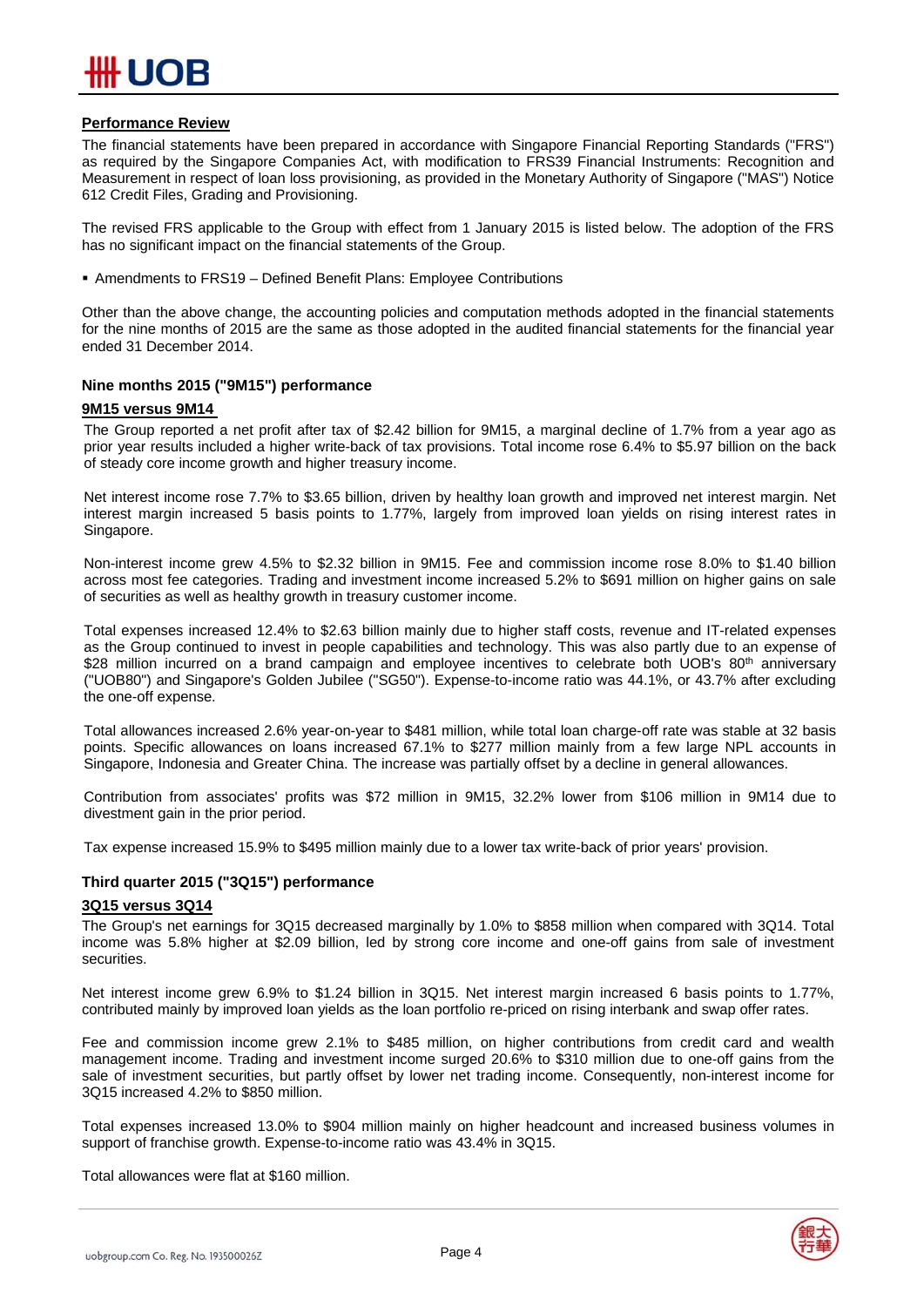#### **Performance Review** *(cont'd)*

#### **3Q15 versus 2Q15**

Compared with 2Q15, net earnings was 12.6% higher on the back of strong income growth of 8.2%. The stronger income growth was boosted by increase in net interest income, higher loan-related fee income, coupled with one-off gains from the sale of investment securities.

Net interest income grew 1.8% from the previous quarter to \$1.24 billion, while net interest margin remained flat at 1.77%.

Fee and commission income registered an increase of 4.2%, contributed largely by loan-related fee income. Trading and investment income improved to \$310 million due to one-off gains from the sale of investment securities and stronger net trading income.

Total expenses increased 3.1% to \$904 million mainly due to UOB80 and SG50 commemorative events as well as the brand campaign.

Total allowances increased 5.0% to \$160 million in 3Q15 on higher general allowances set aside for loans. However, specific allowances on loans declined 64.9% to \$56 million due to loan recoveries and lower NPL.

#### **Balance sheet and capital position**

Gross loans grew 3.7% from a year ago and 0.4% quarter-on-quarter to \$203 billion as at 30 September 2015. In constant currency terms, the underlying loan growth was 5.5% when compared to the same period last year.

The Group's liquidity position remained robust. Customer deposits rose 9.0% from a year ago and 1.3% over 2Q15 to \$245 billion as at 30 September 2015, led mainly by growth in Singapore dollar deposits. The Group's loan-todeposit ratio was 81.6% with deposit growth outpacing loan growth in the quarter. The Singapore dollar and allcurrency liquidity coverage ratios were 186% and 134% respectively, well above the regulatory requirements of 100% and 60%.

Asset quality stayed resilient with a NPL ratio of 1.3% as at 30 September 2015. NPL coverage remained strong at 142.7% and 345.4% if collateral was considered.

Shareholders' equity increased 5.6% from a year ago to \$30.2 billion as at 30 September 2015, largely contributed by net profits and improved valuations on available-for-sale investments. Compared with 2Q15, shareholders' equity decreased 1.1% mainly due to lower revaluation gain on available-for-sale investments. Return on equity was 11.1% for 9M15.

As at 30 September 2015, the Group's strong capital position remained well above the MAS minimum requirements with Common Equity Tier 1 and Total CAR at 13.6% and 16.4% respectively. The Group's leverage ratio stood at 7.2% as at 30 September 2015, well above the minimum requirement of 3%.

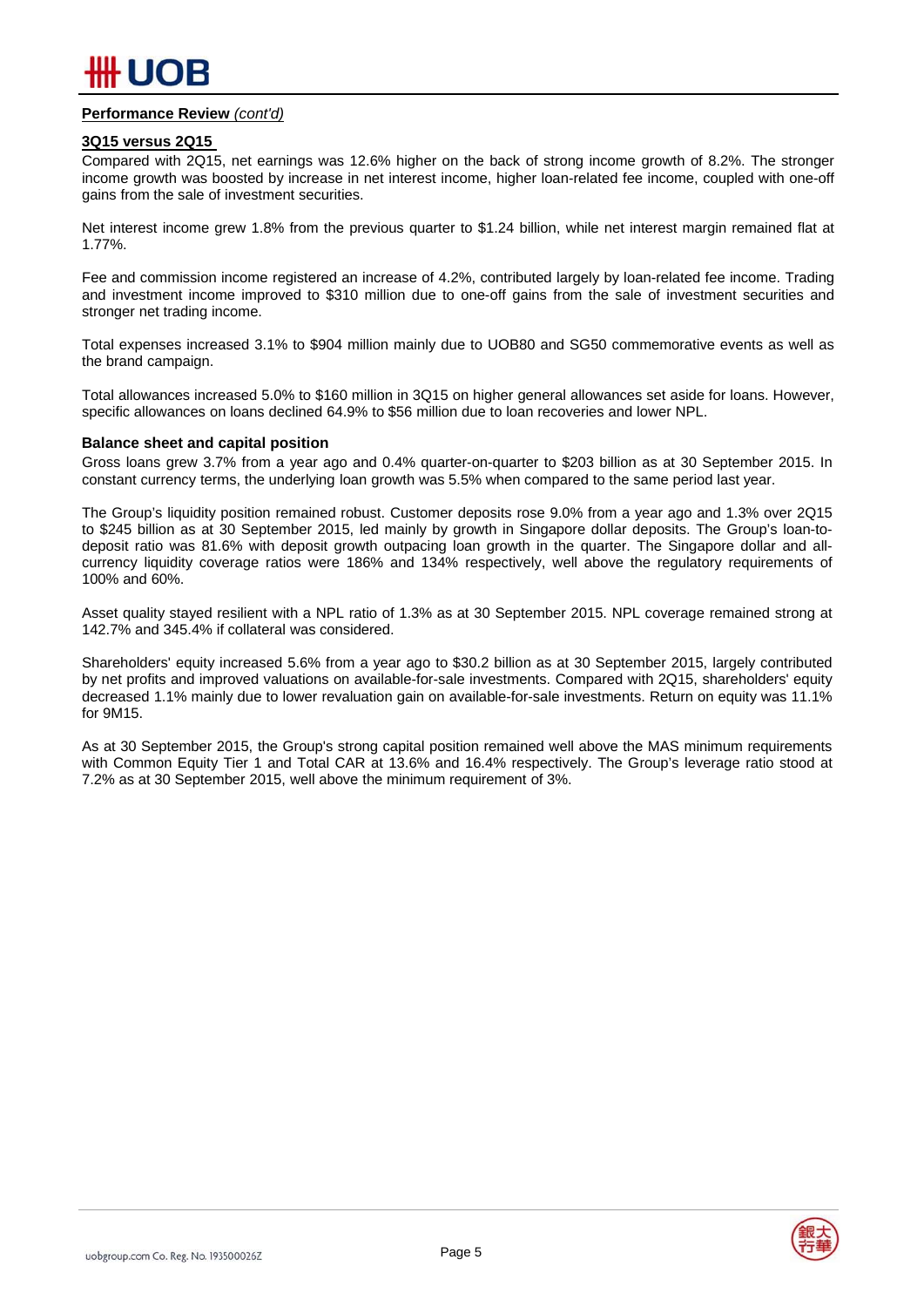#### **Net Interest Income**

#### **Net interest margin**

|                              |         | 9M15            |         | 9M14          |          |         |  |
|------------------------------|---------|-----------------|---------|---------------|----------|---------|--|
|                              | Average |                 | Average | Average       |          | Average |  |
|                              | balance | <b>Interest</b> | rate    | balance       | Interest | rate    |  |
|                              | \$m     | \$m             | %       | $\mathsf{Sm}$ | \$m      | %       |  |
| Interest bearing assets      |         |                 |         |               |          |         |  |
| Customer Ioans               | 199,294 | 4,928           | 3.31    | 189,167       | 4.361    | 3.08    |  |
| Interbank balances           | 52,133  | 468             | 1.20    | 47,265        | 515      | 1.46    |  |
| <b>Securities</b>            | 24,941  | 396             | 2.12    | 27,578        | 441      | 2.14    |  |
| Total                        | 276,369 | 5,792           | 2.80    | 264,010       | 5,316    | 2.69    |  |
| Interest bearing liabilities |         |                 |         |               |          |         |  |
| Customer deposits            | 238,207 | 1,898           | 1.07    | 213,939       | 1,637    | 1.02    |  |
| Interbank balances/others    | 29,833  | 245             | 1.10    | 41,558        | 290      | 0.93    |  |
| Total                        | 268,040 | 2,143           | 1.07    | 255,497       | 1,927    | 1.01    |  |
| Net interest margin          |         |                 | 1.77    |               |          | 1.72    |  |

|                                     |         | 3Q15            |         |         | 3Q14     |         |         | 2Q15     |         |
|-------------------------------------|---------|-----------------|---------|---------|----------|---------|---------|----------|---------|
|                                     | Average |                 | Average | Average |          | Average | Average |          | Average |
|                                     | balance | <b>Interest</b> | rate    | balance | Interest | rate    | balance | Interest | rate    |
|                                     | \$m     | \$m             | $\%$    | \$m\$   | \$m\$    | $\%$    | \$m     | \$m      | %       |
| Interest bearing assets             |         |                 |         |         |          |         |         |          |         |
| <b>Customer loans</b>               | 200,479 | 1,677           | 3.32    | 193,378 | 1,505    | 3.09    | 198,925 | 1,654    | 3.34    |
| Interbank balances                  | 51,880  | 151             | 1.15    | 47,349  | 160      | 1.34    | 51,241  | 154      | 1.20    |
| <b>Securities</b>                   | 24,555  | 123             | 1.99    | 27,193  | 146      | 2.14    | 24,523  | 130      | 2.13    |
| Total                               | 276,914 | 1,951           | 2.80    | 267,919 | 1,811    | 2.68    | 274,688 | 1,938    | 2.83    |
| <b>Interest bearing liabilities</b> |         |                 |         |         |          |         |         |          |         |
| Customer deposits                   | 239,231 | 633             | 1.05    | 215,613 | 560      | 1.03    | 239,967 | 647      | 1.08    |
| Interbank balances/others           | 29,338  | 83              | 1.13    | 43,097  | 96       | 0.88    | 27,088  | 78       | 1.16    |
| Total                               | 268,569 | 716             | 1.06    | 258,710 | 655      | 1.01    | 267,055 | 726      | 1.09    |
| Net interest margin 1               |         |                 | 1.77    |         |          | 1.71    |         |          | 1.77    |

Note:

1 Net interest margin represents annualised net interest income as a percentage of total interest bearing assets.

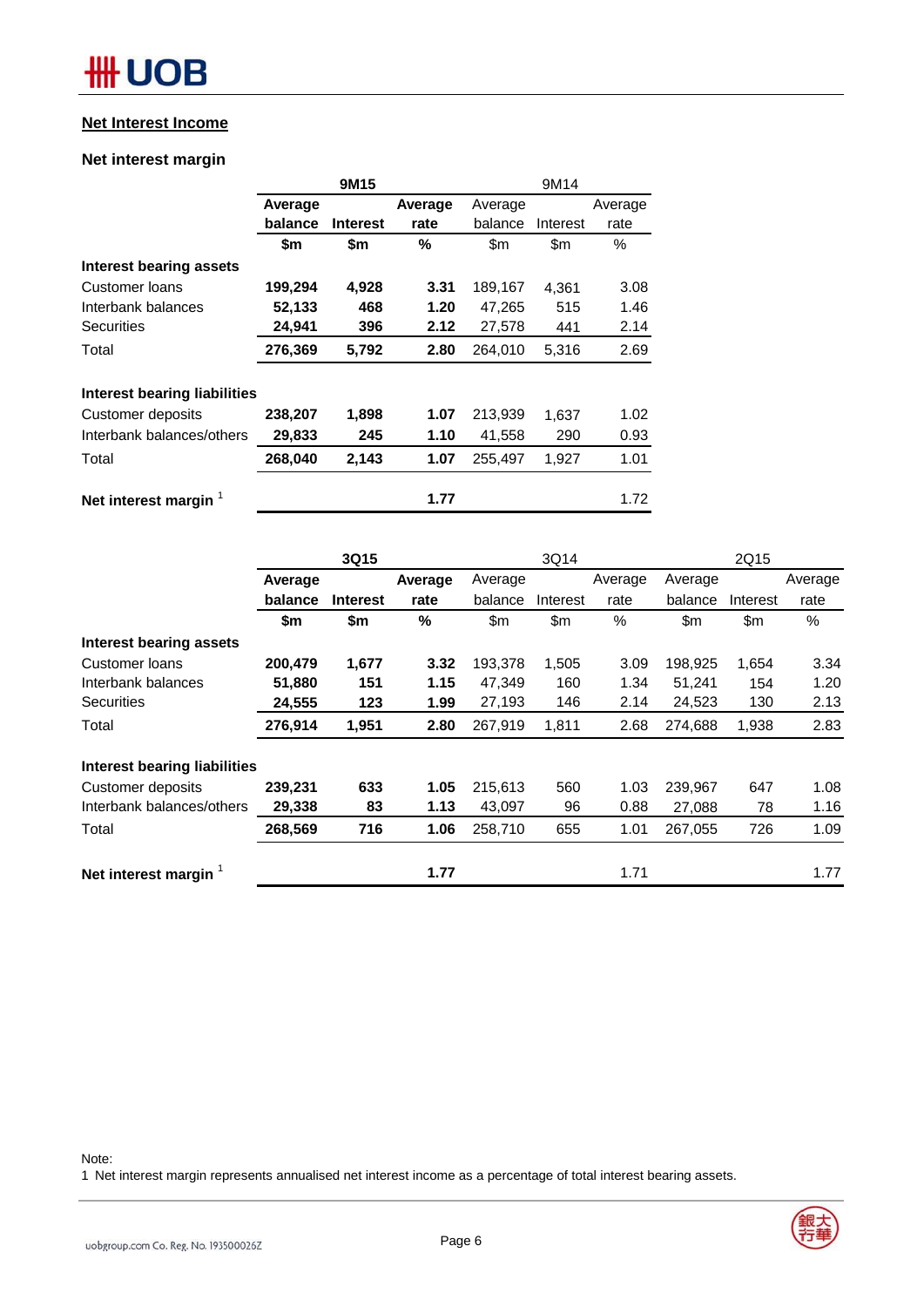#### **Net Interest Income** *(cont'd)*

#### **Volume and rate analysis**

|                           | 9M15 vs 9M14  |        |            | 3Q15 vs 3Q14 |        |            | 3Q15 vs 2Q15 |        |        |
|---------------------------|---------------|--------|------------|--------------|--------|------------|--------------|--------|--------|
|                           | <b>Volume</b> | Rate   | <b>Net</b> | Volume       | Rate   | <b>Net</b> | Volume       | Rate   | Net    |
|                           | change        | change | change     | change       | change | change     | change       | change | change |
|                           | \$m           | \$m    | \$m        | \$m          | \$m    | \$m        | \$m          | \$m    | \$m    |
| Interest income           |               |        |            |              |        |            |              |        |        |
| Customer loans            | 233           | 334    | 567        | 55           | 117    | 173        | 13           | (8)    | 5      |
| Interbank balances        | 53            | (100)  | (47)       | 15           | (24)   | (9)        | 2            | (7)    | (5)    |
| <b>Securities</b>         | (42)          | (2)    | (45)       | (14)         | (9)    | (23)       | 0            | (9)    | (9)    |
| Total                     | 244           | 231    | 476        | 56           | 84     | 140        | 15           | (24)   | (9)    |
| Interest expense          |               |        |            |              |        |            |              |        |        |
| Customer deposits         | 186           | 76     | 262        | 61           | 12     | 73         | (2)          | (19)   | (21)   |
| Interbank balances/others | (81)          | 35     | (45)       | (30)         | 18     | (12)       | 6            | (2)    | 4      |
| Total                     | 105           | 111    | 216        | 31           | 30     | 61         | 4            | (21)   | (17)   |
| Change in number of days  |               |        |            |              |        |            |              |        | 13     |
| Net interest income       | 140           | 120    | 260        | 25           | 54     | 80         | 11           | (2)    | 22     |

Net interest income rose 7.7% from a year ago to \$3.65 billion in 9M15, led by a larger loan base and improved net interest margin. Net interest margin improved 5 basis points to 1.77%, benefiting from loan repricing on rising interest rates in Singapore.

Net interest income grew 6.9% over 3Q14 and 1.8% quarter-on-quarter to \$1.24 billion in 3Q15. Net interest margin increased 6 basis points to 1.77% in 3Q15 from a year ago while it remained flat when compared with 2Q15. The improvement in the net interest margin over 3Q14 was due to improved loan yields as the loan portfolio continued to re-price on rising interbank and swap offer rates.

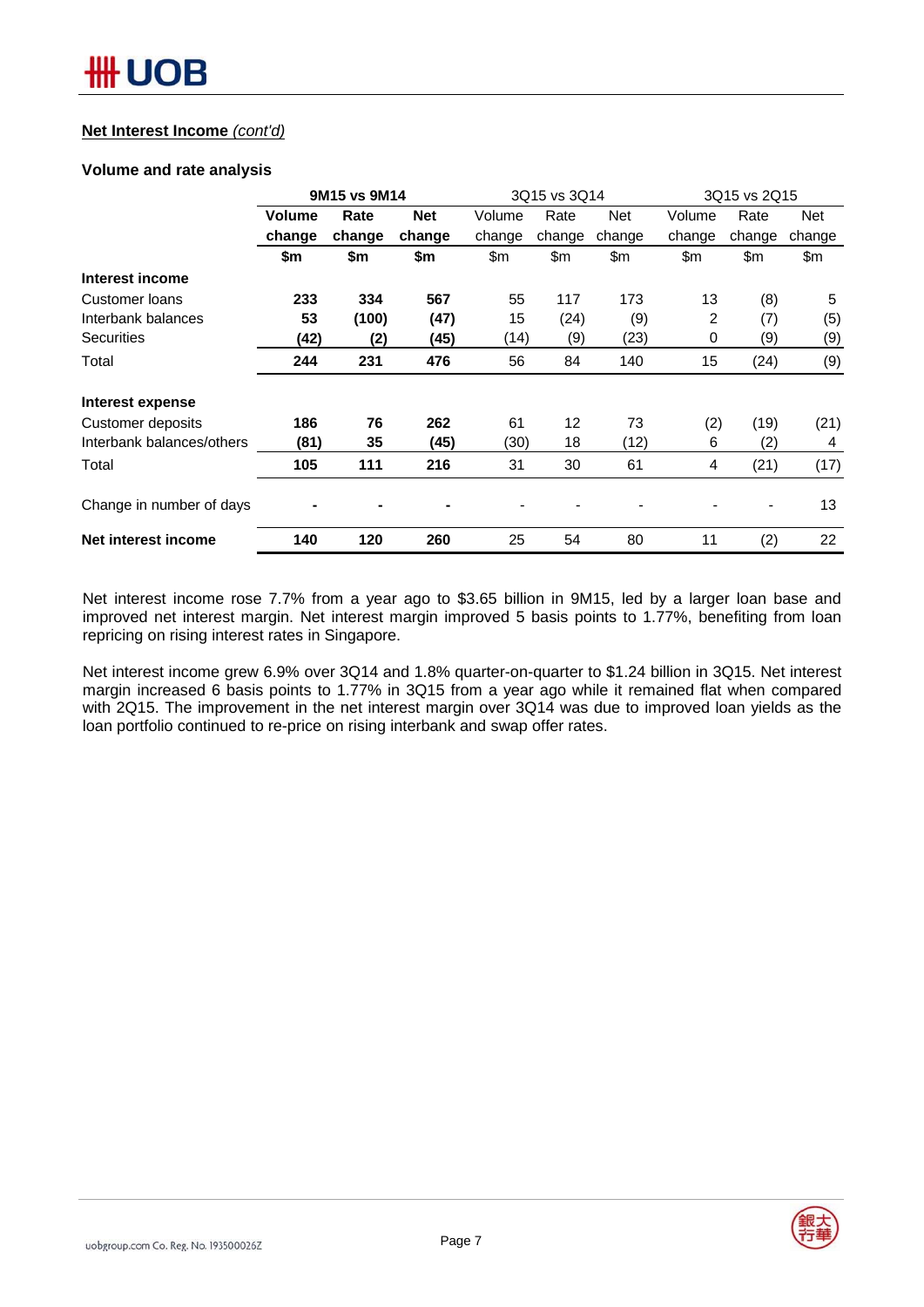#### **Non-Interest Income**

| \$m<br>254<br>126<br>321<br>363<br>87 | \$m\$<br>205<br>115<br>289<br>362                                   | %<br>24.1<br>8.9<br>11.2<br>0.3 | \$m\$<br>87<br>43 | \$m<br>72<br>46 | %<br>21.0<br>(7.1) | \$m\$<br>86<br>45 | $\%$<br>1.2 |
|---------------------------------------|---------------------------------------------------------------------|---------------------------------|-------------------|-----------------|--------------------|-------------------|-------------|
|                                       |                                                                     |                                 |                   |                 |                    |                   |             |
|                                       |                                                                     |                                 |                   |                 |                    |                   |             |
|                                       |                                                                     |                                 |                   |                 |                    |                   |             |
|                                       |                                                                     |                                 |                   |                 |                    |                   | (5.2)       |
|                                       |                                                                     |                                 | 104               | 100             | 4.4                | 108               | (3.5)       |
|                                       |                                                                     |                                 | 136               | 146             | (7.2)              | 111               | 21.8        |
|                                       | 81                                                                  | 7.3                             | 30                | 28              | 6.8                | 29                | 1.0         |
|                                       | 204                                                                 | (4.8)                           | 64                | 70              | (7.5)              | 66                | (2.2)       |
|                                       | 43                                                                  | 35.2                            | 22                | 14              | 52.5               | 20                | 6.8         |
|                                       | 1,299                                                               | 8.0                             | 485               | 475             | 2.1                | 465               | 4.2         |
|                                       |                                                                     |                                 |                   |                 |                    |                   |             |
|                                       | 480                                                                 | (10.5)                          | 163               | 222             | (26.5)             | 114               | 42.7        |
|                                       |                                                                     |                                 |                   |                 |                    |                   |             |
|                                       | 177                                                                 | 47.8                            | 148               | 36              | >100.0             | 42                | >100.0      |
|                                       | 45                                                                  | (27.3)                          | 5                 | 14              | (67.0)             | 27                | (82.7)      |
|                                       | 87                                                                  | 0.8                             | 29                | 28              | 4.6                | 29                | (1.2)       |
|                                       | 130                                                                 | (20.5)                          | 21                | 41              | (49.3)             | 36                | (41.4)      |
|                                       | 919                                                                 | (0.4)                           | 365               | 341             | 7.1                | 248               | 47.0        |
|                                       |                                                                     |                                 |                   |                 |                    |                   | 19.1        |
|                                       | 194<br>58<br>1,403<br>430<br>261<br>33<br>88<br>103<br>915<br>2,318 | 2,218                           | 4.5               | 850             | 816                | 4.2               | 714         |

Fee and commission income rose 8.0% from a year ago to \$1.40 billion with broad-based growth across most businesses. Trading and investment income increased 5.2% year-on-year to \$691 million, driven by higher gains on sale of securities and healthy growth in treasury customer income. Consequently, non-interest income grew 4.5% to \$2.32 billion.

Non-interest income for 3Q15 was recorded at \$850 million, 4.2% and 19.1% higher when compared with 3Q14 and 2Q15 respectively. The increase was backed by one-off gains on sale of investment securities and higher fee income.

Note:

1 Loan-related fees include fees earned from corporate finance activities.

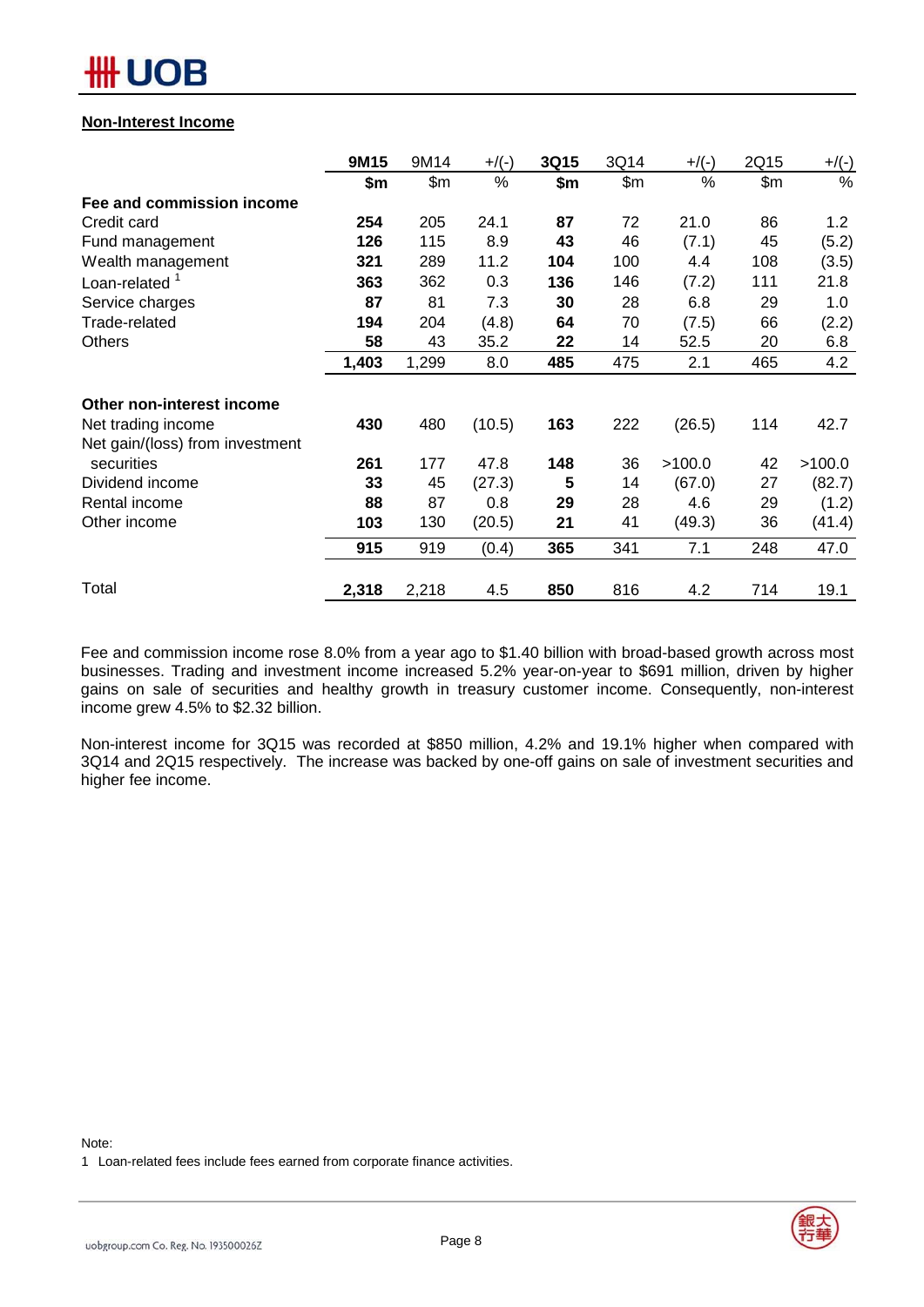### **Operating Expenses**

|                                     | 9M15   | 9M14   | $+$ /(-) | 3Q15   | 3Q14   | $+$ /(-) | 2Q15   | $+/(-)$ |
|-------------------------------------|--------|--------|----------|--------|--------|----------|--------|---------|
|                                     | \$m    | \$m\$  | %        | \$m    | \$m\$  | %        | \$m\$  | %       |
| <b>Staff costs</b>                  | 1,542  | 1,371  | 12.4     | 528    | 461    | 14.6     | 517    | 2.1     |
| Other operating expenses            |        |        |          |        |        |          |        |         |
| Revenue-related                     | 550    | 498    | 10.6     | 195    | 175    | 10.9     | 177    | 10.1    |
| Occupancy-related                   | 231    | 222    | 4.1      | 79     | 75     | 4.5      | 77     | 2.0     |
| IT-related                          | 183    | 137    | 33.3     | 60     | 48     | 24.6     | 60     | (0.1)   |
| <b>Others</b>                       | 127    | 113    | 12.0     | 42     | 40     | 6.7      | 45     | (6.1)   |
|                                     | 1,091  | 970    | 12.5     | 376    | 339    | 11.0     | 359    | 4.6     |
| Total                               | 2,633  | 2,341  | 12.4     | 904    | 800    | 13.0     | 877    | 3.1     |
|                                     |        |        |          |        |        |          |        |         |
| Of which,<br>Depreciation of assets | 135    | 108    | 24.4     | 46     | 37     | 23.2     | 45     | 1.9     |
| Manpower (number)                   | 25,129 | 24,821 | 308      | 25,129 | 24,821 | 308      | 25,134 | (5)     |

Total expenses increased 12.4% year-on-year to \$2.63 billion in 9M15 on higher staff costs, revenue and ITrelated expenses. This was also partly due to an expense of \$28 million incurred on a brand campaign and employee incentives to celebrate both UOB's 80th anniversary ("UOB80") and Singapore's Golden Jubilee ("SG50"). Expense-to-income ratio was 44.1%, or 43.7% if the one-off expense is excluded.

Total expenses increased 13.0% over 3Q14 to \$904 million mainly on higher staff costs and revenue-related expenses. Compared with 2Q15, total expenses increased 3.1% mainly due to the UOB80 and SG50 commemorative events as well as the brand campaign.

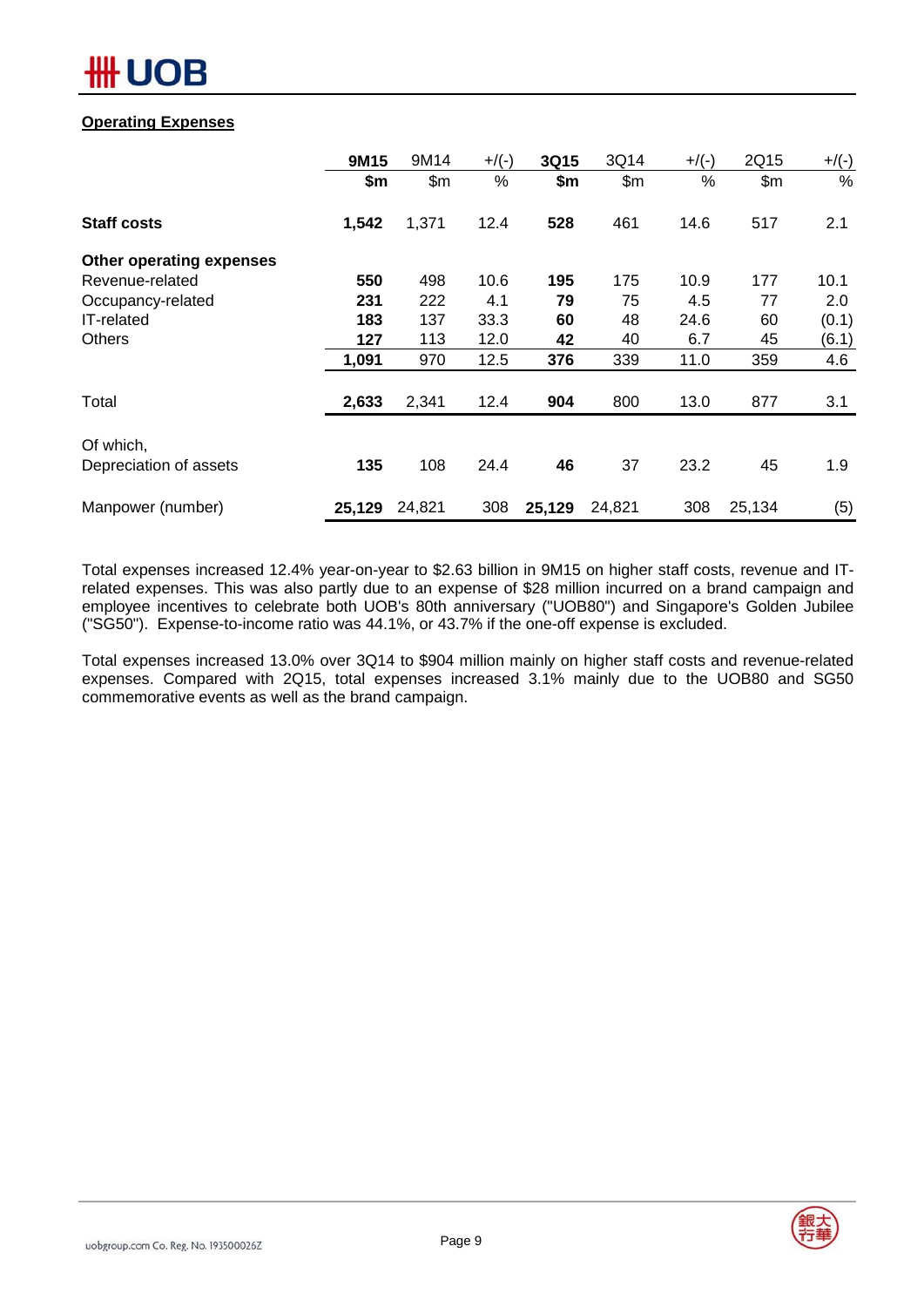#### **Allowances for credit and other losses**

|                                | 9M15 | 9M14                  | $+$ /(-)   | 3Q15 | 3Q14  | $+$ /(-) | 2Q15  | $+$ /(-) |
|--------------------------------|------|-----------------------|------------|------|-------|----------|-------|----------|
|                                | \$m  | \$m\$                 | %          | \$m  | \$m\$ | $\%$     | \$m\$ | $\%$     |
| Specific allowances on loans 1 |      |                       |            |      |       |          |       |          |
| Singapore                      | 68   | 19                    | >100.0     | 15   | 6     | >100.0   | 38    | (62.0)   |
| Malaysia                       | 26   | 17                    | 56.4       | 5    | 5     | (9.8)    | 8     | (45.1)   |
| Thailand                       | 62   | 57                    | 8.9        | 25   | 22    | 15.2     | 18    | 39.3     |
| Indonesia                      | 108  | 52                    | >100.0     | 28   | 28    | 0.3      | 68    | (59.1)   |
| Greater China <sup>2</sup>     | 21   | $\mathbf{2}^{\prime}$ | >100.0     | 5    | (2)   | >100.0   | 16    | (66.9)   |
| <b>Others</b>                  | (9)  | 20                    | ( > 100.0) | (21) | 15    | (>100.0) | 11    | (>100.0) |
|                                | 277  | 166                   | 67.1       | 56   | 75    | (24.9)   | 160   | (64.9)   |
| <b>Specific allowances on</b>  |      |                       |            |      |       |          |       |          |
| securities and others          | 47   | 49                    | (4.0)      | (3)  | 16    | (>100.0) | 16    | (>100.0) |
| <b>General allowances</b>      | 158  | 255                   | (38.0)     | 107  | 72    | 49.3     | (23)  | >100.0   |
| Total                          | 481  | 469                   | 2.6        | 160  | 162   | (1.4)    | 152   | 5.0      |

Total allowances increased 2.6% from a year ago to \$481 million in 9M15 with total loan charge-off rate stable at 32 basis points. Specific allowances on loans were higher at \$277 million mainly from a few large NPL accounts in Singapore, Indonesia and Greater China. The increase was partially offset by a decline in general allowances.

Total allowances for 3Q15 were \$160 million, 5.0% higher over 2Q15, but was flat when compared to 3Q14. Compared with 2Q15, specific allowances on loans were lower due to loan recoveries and lower NPL. General allowances stood higher at \$107 million as compared to the comparative quarters.

Notes:



<sup>1</sup> Specific allowances on loans by geography is classified according to where credit risks reside, largely represented by the borrower's country of incorporation/operation (for non-individuals) and residence (for individuals).

<sup>2</sup> Comprise China, Hong Kong and Taiwan.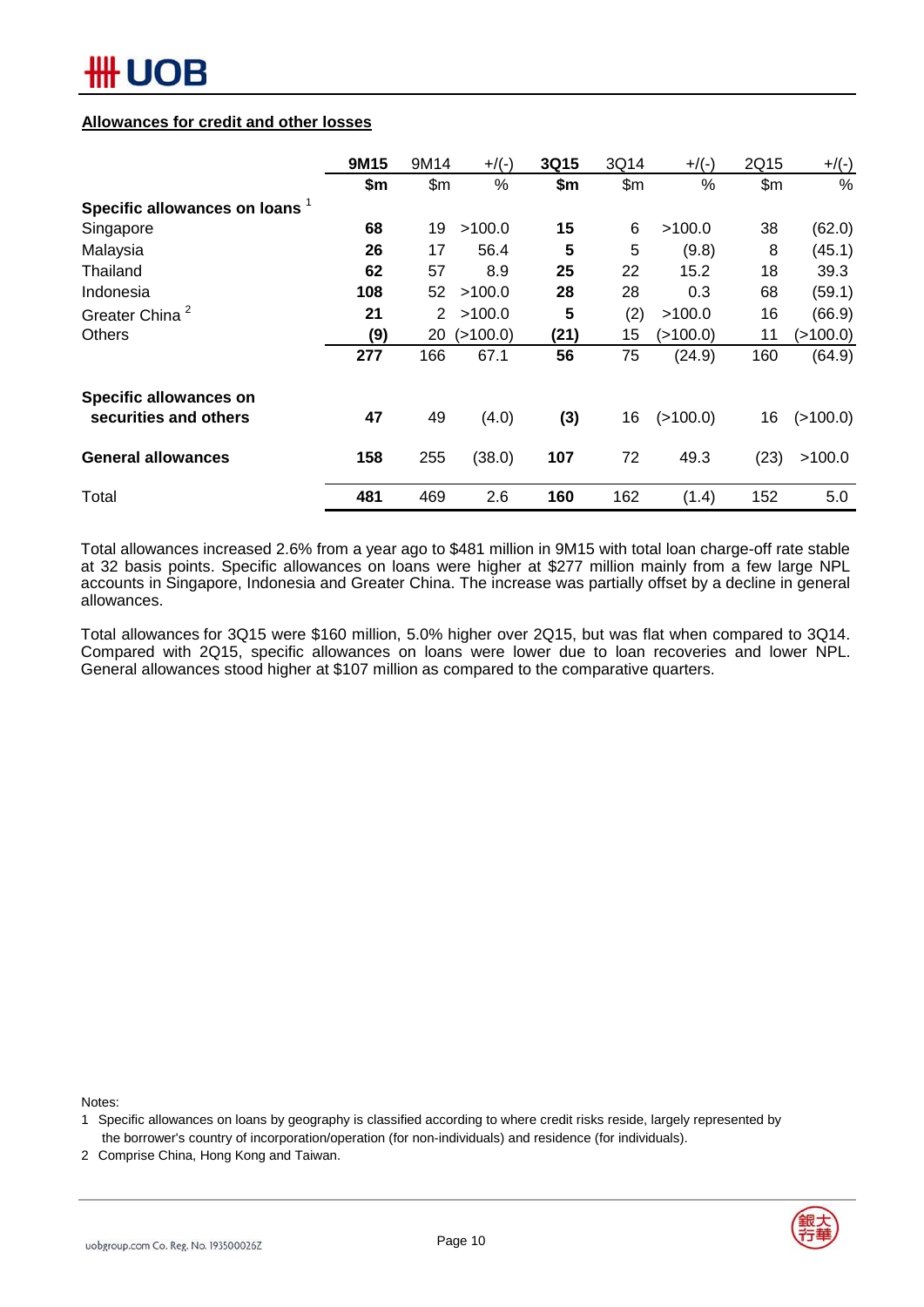#### **Customer Loans**

|                                       | <b>Sep-15</b> | <b>Jun-15</b> | Dec-14  | Sep-14  |
|---------------------------------------|---------------|---------------|---------|---------|
|                                       | \$m           | \$m\$         | \$m\$   | \$m     |
| Gross customer loans                  | 203,228       | 202,406       | 199,343 | 195,943 |
| Less: Specific allowances             | 712           | 747           | 657     | 659     |
| General allowances                    | 2,928         | 2,862         | 2,783   | 2,701   |
| Net customer loans                    | 199,587       | 198,798       | 195,903 | 192,584 |
| By industry $1$                       |               |               |         |         |
| Transport, storage and communication  | 9,943         | 9,590         | 10,014  | 8,963   |
| Building and construction             | 43,616        | 40,648        | 38,672  | 37,710  |
| Manufacturing                         | 15,622        | 17,164        | 17,139  | 17,080  |
| <b>Financial institutions</b>         | 14,088        | 15,834        | 16,039  | 16,987  |
| General commerce                      | 29,369        | 27,550        | 27,119  | 26,782  |
| Professionals and private individuals | 25,533        | 25,829        | 26,008  | 25,530  |
| Housing loans                         | 54,915        | 55,295        | 54,711  | 53,755  |
| <b>Others</b>                         | 10,143        | 10,497        | 9,641   | 9,137   |
| Total (gross)                         | 203,228       | 202,406       | 199,343 | 195,943 |
| By currency                           |               |               |         |         |
| Singapore dollar                      | 106,611       | 107,614       | 106,785 | 106,517 |
| US dollar                             | 35,776        | 33,568        | 33,471  | 31,653  |
| Malaysian ringgit                     | 21,383        | 23,352        | 24,364  | 24,860  |
| Thai baht                             | 10,594        | 10,501        | 10,155  | 9,757   |
| Indonesian rupiah                     | 4,586         | 4,567         | 4,777   | 4,613   |
| <b>Others</b>                         | 24,278        | 22,805        | 19,791  | 18,543  |
| Total (gross)                         | 203,228       | 202,406       | 199,343 | 195,943 |
| <b>By maturity</b>                    |               |               |         |         |
| Within 1 year                         | 72,404        | 71,567        | 66,066  | 65,237  |
| Over 1 year but within 3 years        | 38,091        | 37,200        | 39,220  | 38,661  |
| Over 3 years but within 5 years       | 23,892        | 23,171        | 24,341  | 23,251  |
| Over 5 years                          | 68,841        | 70,469        | 69,715  | 68,794  |
| Total (gross)                         | 203,228       | 202,406       | 199,343 | 195,943 |
| By geography $2$                      |               |               |         |         |
| Singapore                             | 114,260       | 115,024       | 109,700 | 109,148 |
| Malaysia                              | 23,658        | 25,325        | 25,768  | 26,094  |
| Thailand                              | 11,151        | 11,003        | 10,836  | 10,456  |
| Indonesia                             | 10,796        | 10,829        | 11,100  | 10,673  |
| <b>Greater China</b>                  | 25,064        | 23,915        | 25,308  | 24,173  |
| Others                                | 18,300        | 16,310        | 16,631  | 15,400  |
| Total (gross)                         | 203,228       | 202,406       | 199,343 | 195,943 |

Gross customer loans rose 3.7% year-on-year to \$203 billion as at 30 September 2015 across most territories. In constant currency terms, the underlying loan growth was 5.5%. Compared with the previous quarter, gross customer loans registered a marginally growth of 0.4% mainly due to regional currency depreciation.

Loans from Singapore grew 4.7% from a year ago and were little changed over the previous quarter to \$114 billion as at 30 September 2015. Excluding currency effects, regional countries continued to contribute a strong growth year-on-year.

Notes:

<sup>2</sup> Loans by geography is classified according to where credit risks reside, largely represented by the borrower's country of incorporation/operation (for non-individuals) and residence (for individuals).



<sup>1</sup> In 2Q15, some loans to investment holding companies were reclassified in order to more accurately align to Singapore Standard Industrial Classification (SSIC) guidelines. Prior period comparatives were restated accordingly.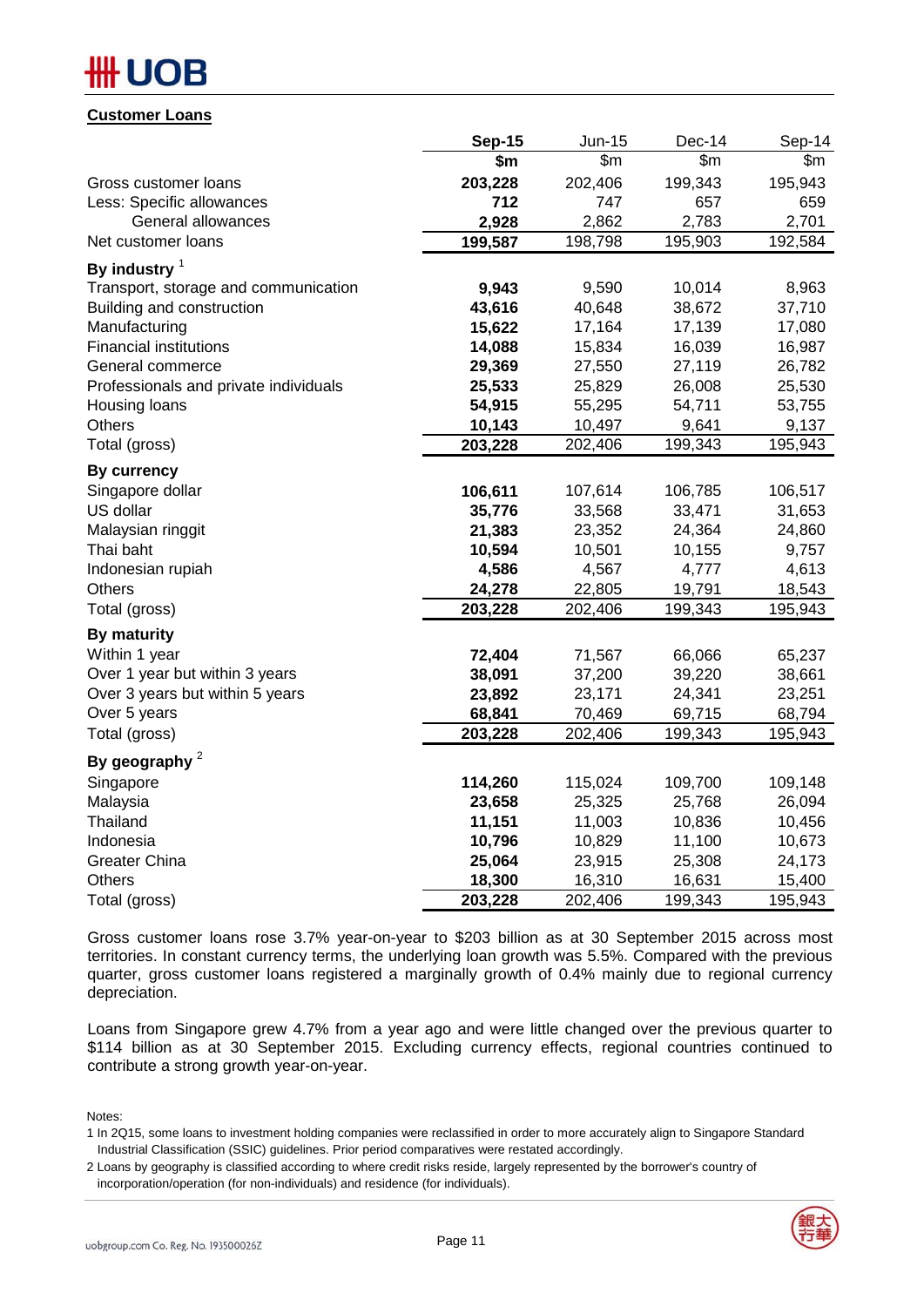# **HH UOB**

### **Non-Performing Assets**

|                               | <b>Sep-15</b> | <b>Jun-15</b> | Dec-14 | Sep-14 |
|-------------------------------|---------------|---------------|--------|--------|
|                               | \$m           | \$m\$         | \$m\$  | \$m    |
| Loans ("NPL")                 | 2,551         | 2,504         | 2,358  | 2,289  |
| Debt securities and others    | 186           | 201           | 230    | 234    |
| Non-Performing Assets ("NPA") | 2,737         | 2,705         | 2,588  | 2,523  |
| By grading                    |               |               |        |        |
| Substandard                   | 1,956         | 1,853         | 1,855  | 1,832  |
| Doubtful                      | 146           | 204           | 197    | 143    |
| Loss                          | 635           | 648           | 536    | 548    |
| Total                         | 2,737         | 2,705         | 2,588  | 2,523  |
| By security coverage          |               |               |        |        |
| Secured                       | 1,503         | 1,455         | 1,387  | 1,242  |
| Unsecured                     | 1,234         | 1,250         | 1,201  | 1,281  |
| Total                         | 2,737         | 2,705         | 2,588  | 2,523  |
| By ageing                     |               |               |        |        |
| Current                       | 457           | 416           | 536    | 521    |
| Within 90 days                | 204           | 190           | 152    | 140    |
| Over 90 to 180 days           | 347           | 475           | 319    | 432    |
| Over 180 days                 | 1,730         | 1,624         | 1,581  | 1,430  |
| Total                         | 2,737         | 2,705         | 2,588  | 2,523  |
| <b>Total Allowances</b>       |               |               |        |        |
| Specific                      | 876           | 922           | 819    | 802    |
| General                       | 3,028         | 2,962         | 2,910  | 2,828  |
| Total                         | 3,904         | 3,884         | 3,729  | 3,630  |
| As a % of NPA                 | 142.6%        | 143.6%        | 144.1% | 143.9% |
| As a % of unsecured NPA       | 316.4%        | 310.7%        | 310.5% | 283.4% |

|                                       |            | <b>NPL</b> |            | <b>NPL</b> |            | <b>NPL</b> |            | <b>NPL</b> |
|---------------------------------------|------------|------------|------------|------------|------------|------------|------------|------------|
|                                       | <b>NPL</b> | ratio      | <b>NPL</b> | ratio      | <b>NPL</b> | ratio      | <b>NPL</b> | ratio      |
|                                       | \$m        | %          | \$m        | %          | \$m        | %          | \$m        | %          |
| NPL by industry $1$                   |            |            |            |            |            |            |            |            |
| Transport, storage and communication  | 825        | 8.3        | 773        | 8.1        | 714        | 7.1        | 699        | 7.8        |
| Building and construction             | 244        | 0.6        | 223        | 0.5        | 226        | 0.6        | 145        | 0.4        |
| Manufacturing                         | 208        | 1.3        | 262        | 1.5        | 280        | 1.6        | 309        | 1.8        |
| <b>Financial institutions</b>         | 103        | 0.7        | 112        | 0.7        | 109        | 0.7        | 105        | 0.6        |
| General commerce                      | 309        | 1.1        | 280        | 1.0        | 265        | 1.0        | 287        | 1.1        |
| Professionals and private individuals | 289        | 1.1        | 252        | 1.0        | 209        | 0.8        | 201        | 0.8        |
| Housing loans                         | 532        | 1.0        | 541        | 1.0        | 507        | 0.9        | 502        | 0.9        |
| <b>Others</b>                         | 41         | 0.4        | 61         | 0.6        | 48         | 0.5        | 41         | 0.4        |
| Total                                 | 2,551      | 1.3        | 2,504      | 1.2        | 2.358      | 1.2        | 2,289      | 1.2        |

Note:

1 In 2Q15, some loans to investment holding companies were reclassified in order to more accurately align to Singapore Standard Industrial Classification (SSIC) guidelines. Prior period comparatives were restated accordingly.

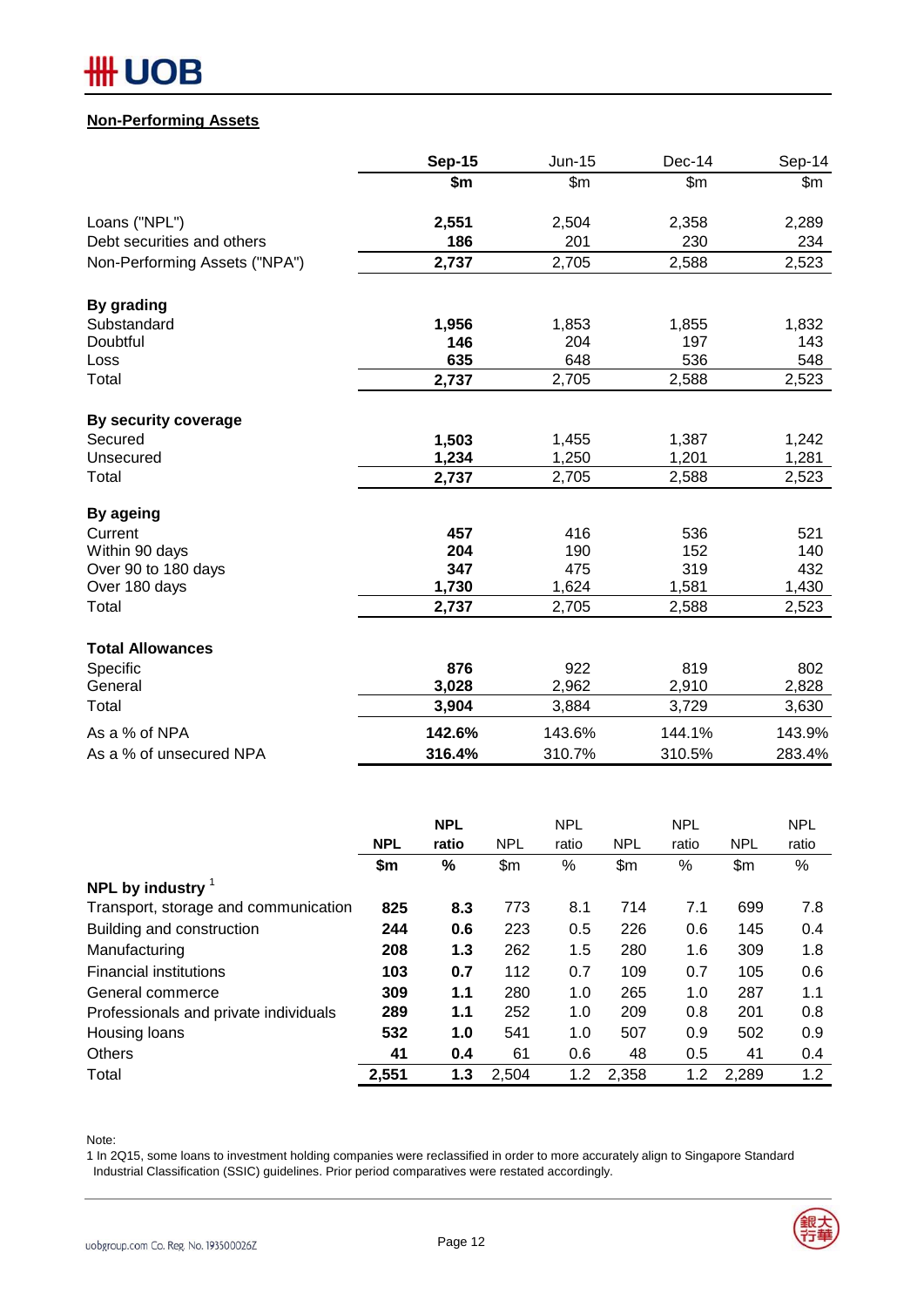**Non-Performing Assets** *(cont'd)*

|                                   |            |            | <b>Total allowances</b> |               |  |  |  |  |
|-----------------------------------|------------|------------|-------------------------|---------------|--|--|--|--|
|                                   |            | <b>NPL</b> | as a % of               | as a % of     |  |  |  |  |
|                                   | <b>NPL</b> | ratio      | <b>NPL</b>              | unsecured NPL |  |  |  |  |
| NPL by geography $1$<br>Singapore | \$m        | $\%$       | $\%$                    | $\%$          |  |  |  |  |
| <b>Sep-15</b>                     | 1,046      | 0.9        | 233.2                   | 715.2         |  |  |  |  |
| Jun-15                            | 931        | 0.8        | 253.4                   | 776.0         |  |  |  |  |
| Dec-14                            | 864        | 0.8        | 249.9                   | 817.8         |  |  |  |  |
| Sep-14                            | 805        | 0.7        | 260.7                   | 638.0         |  |  |  |  |
| Malaysia                          |            |            |                         |               |  |  |  |  |
| <b>Sep-15</b>                     | 378        | 1.6        | 125.1                   | 446.2         |  |  |  |  |
| Jun-15                            | 423        | 1.7        | 117.7                   | 433.0         |  |  |  |  |
| Dec-14                            | 386        | 1.5        | 135.0                   | 505.8         |  |  |  |  |
| Sep-14                            | 400        | 1.5        | 128.5                   | 417.9         |  |  |  |  |
| Thailand                          |            |            |                         |               |  |  |  |  |
| <b>Sep-15</b>                     | 238        | 2.1        | 120.6                   | 312.0         |  |  |  |  |
| Jun-15                            | 289        | 2.6        | 114.9                   | 235.5         |  |  |  |  |
| Dec-14                            | 267        | 2.5        | 121.3                   | 241.8         |  |  |  |  |
| Sep-14                            | 259        | 2.5        | 117.0                   | 238.6         |  |  |  |  |
| Indonesia                         |            |            |                         |               |  |  |  |  |
| <b>Sep-15</b>                     | 372        | 3.4        | 47.0                    | 121.5         |  |  |  |  |
| Jun-15                            | 335        | 3.1        | 46.9                    | 130.8         |  |  |  |  |
| Dec-14                            | 298        | 2.7        | 55.4                    | 150.0         |  |  |  |  |
| Sep-14                            | 275        | 2.6        | 63.3                    | 130.8         |  |  |  |  |
| <b>Greater China</b>              |            |            |                         |               |  |  |  |  |
| <b>Sep-15</b>                     | 166        | 0.7        | 99.4                    | 161.8         |  |  |  |  |
| Jun-15                            | 149        | 0.6        | 98.0                    | 153.7         |  |  |  |  |
| Dec-14                            | 124        | 0.5        | 109.7                   | 191.5         |  |  |  |  |
| Sep-14                            | 118        | 0.5        | 116.1                   | 217.5         |  |  |  |  |
| <b>Others</b>                     |            |            |                         |               |  |  |  |  |
| <b>Sep-15</b>                     | 351        | 1.9        | 28.8                    | 37.5          |  |  |  |  |
| Jun-15                            | 377        | 2.3        | 31.0                    | 41.1          |  |  |  |  |
| Dec-14                            | 419        | 2.5        | 32.2                    | 45.0          |  |  |  |  |
| Sep-14                            | 432        | 2.8        | 30.8                    | 43.8          |  |  |  |  |
| <b>Group NPL</b>                  |            |            |                         |               |  |  |  |  |
| <b>Sep-15</b>                     | 2,551      | 1.3        | 142.7                   | 345.4         |  |  |  |  |
| <b>Jun-15</b>                     | 2,504      | 1.2        | 144.1                   | 340.5         |  |  |  |  |
| Dec-14                            | 2,358      | 1.2        | 145.9                   | 350.3         |  |  |  |  |
| Sep-14                            | 2,289      | 1.2        | 146.8                   | 311.4         |  |  |  |  |

The Group's asset quality remained resilient with the NPL ratio at 1.3%. NPL coverage stayed strong at 142.7% and 345.4% if collateral was considered.

Group NPL increased 11.4% from a year ago to \$2.55 billion, primarily due to a few large NPL accounts in Singapore, Indonesia and Greater China. Compared with 2Q15, NPL was 1.9% higher mainly due to corporate loans that were well collaterised with minimum specific allowances, partially offset by a few loan resolution.

The Group continued to maintain strong general allowances coverage ratio of 1.4% on the loan portfolio.

Note:

<sup>1</sup> Non-performing loans by geography is classified according to where credit risks reside, largely represented by the borrower's country of incorporation/operation (for non-individuals) and residence (for individuals).

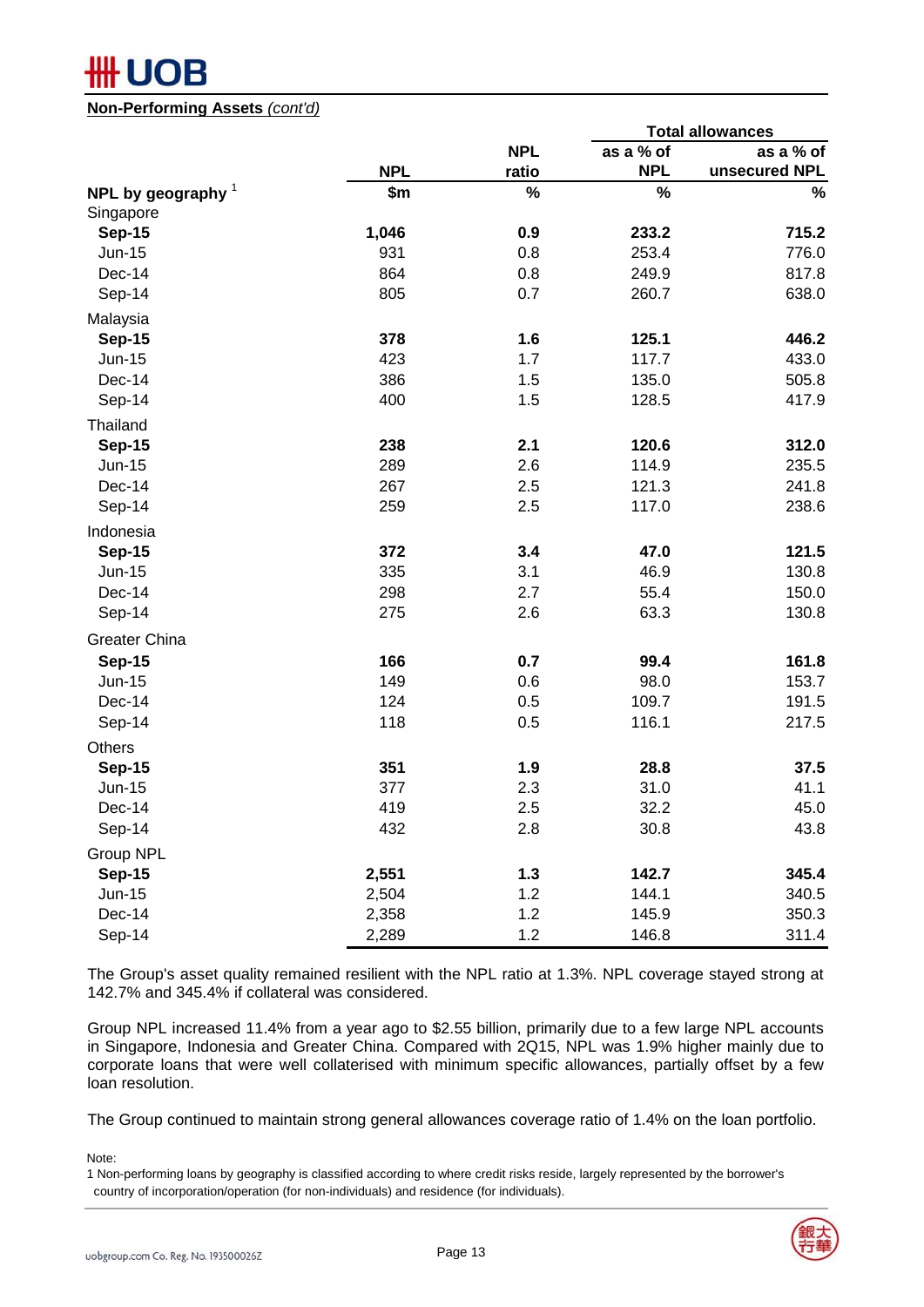# **IOB**

#### **Customer Deposits**

|                                         | <b>Sep-15</b> | Jun-15  | Dec-14  | Sep-14  |
|-----------------------------------------|---------------|---------|---------|---------|
|                                         | \$m           | \$m\$   | \$m\$   | \$m     |
| By product                              |               |         |         |         |
| <b>Fixed deposits</b>                   | 134,536       | 133,995 | 129,787 | 126,144 |
| Savings deposits                        | 54,340        | 53,765  | 51,654  | 51,090  |
| <b>Current accounts</b>                 | 48,582        | 46,970  | 45,482  | 40,934  |
| Others                                  | 7,172         | 6,755   | 6,827   | 6,196   |
| Total                                   | 244,630       | 241,485 | 233,750 | 224,365 |
| By maturity                             |               |         |         |         |
| Within 1 year                           | 237,822       | 234,455 | 226,593 | 214,410 |
| Over 1 year but within 3 years          | 4,908         | 5,380   | 5,521   | 8,400   |
| Over 3 years but within 5 years         | 603           | 508     | 646     | 582     |
| Over 5 years                            | 1,297         | 1,142   | 989     | 973     |
| Total                                   | 244,630       | 241,485 | 233,750 | 224,365 |
| By currency                             |               |         |         |         |
| Singapore dollar                        | 118,000       | 114,691 | 112,608 | 111,018 |
| US dollar                               | 59,269        | 60,590  | 49,068  | 44,518  |
| Malaysian ringgit                       | 23,627        | 26,047  | 27,199  | 27,410  |
| Thai baht                               | 10,967        | 10,655  | 10,970  | 10,193  |
| Indonesian rupiah                       | 4,756         | 4,718   | 4,822   | 4,421   |
| <b>Others</b>                           | 28,011        | 24,784  | 29,082  | 26,805  |
| Total                                   | 244,630       | 241,485 | 233,750 | 224,365 |
| Group Loan/Deposit ratio (%)            | 81.6          | 82.3    | 83.8    | 85.8    |
| Singapore dollar Loan/Deposit ratio (%) | 88.4          | 91.9    | 93.0    | 94.1    |
| US dollar Loan/Deposit ratio (%)        | 59.8          | 54.9    | 67.7    | 70.6    |
|                                         |               |         |         |         |

Customer deposits grew 9.0% from a year ago to \$245 billion, mainly contributed by Singapore dollar and US dollar deposits. Compared with 2Q15, customer deposits increased 1.3% mainly from current and savings account deposits.

As at 30 September 2015, Group's loan-to-deposit ratio and Singapore dollar loan-to-deposit ratio remained healthy at 81.6% and 88.4% respectively.

#### **Debts Issued (Unsecured)**

|                               | <b>Sep-15</b> | $Jun-15$ | $Dec-14$ | $Sep-14$ |
|-------------------------------|---------------|----------|----------|----------|
|                               | \$m           | \$m      | \$m      | \$m\$    |
| Subordinated debts            | 4,903         | 4,834    | 4,640    | 4,578    |
| Commercial papers             | 8,851         | 6,609    | 10,502   | 12,704   |
| Fixed and floating rate notes | 3,795         | 3,593    | 4.211    | 4,122    |
| <b>Others</b>                 | 2,300         | 1,799    | 1,601    | 1,600    |
| Total                         | 19,849        | 16,834   | 20,953   | 23,004   |
| Due within 1 year             | 11,325        | 7,993    | 12,393   | 14,623   |
| Due after 1 year              | 8,524         | 8,840    | 8,560    | 8,381    |
| Total                         | 19,849        | 16,834   | 20,953   | 23,004   |

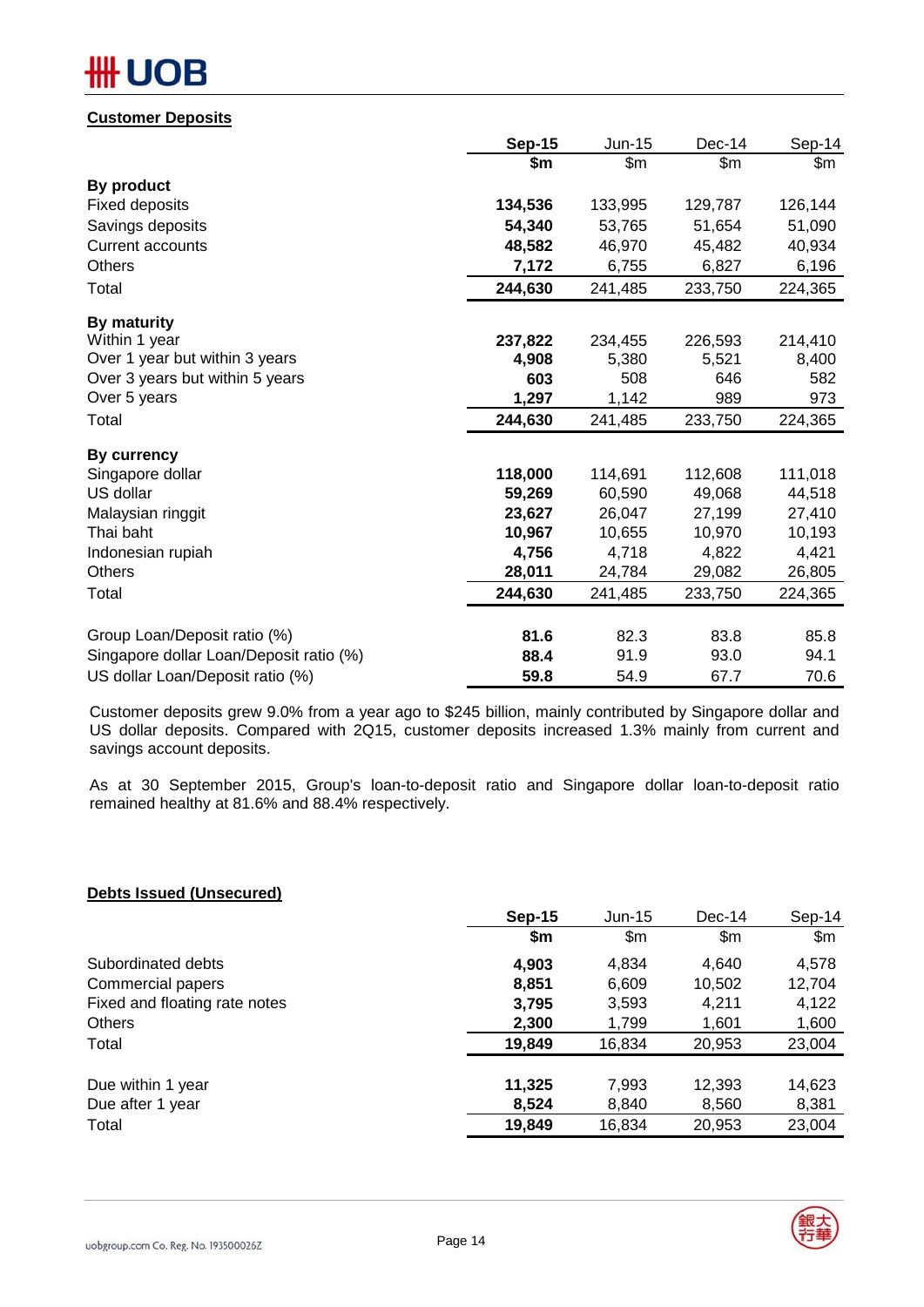

#### **Shareholders' Equity**

|                                                    | Sep-15 | $Jun-15$ | Dec-14 | $Sep-14$ |
|----------------------------------------------------|--------|----------|--------|----------|
|                                                    | \$m    | \$m      | \$m    | \$m      |
| Shareholders' equity                               | 30,206 | 30.548   | 29.569 | 28.611   |
| Add: Revaluation surplus                           | 4.231  | 4.220    | 4.224  | 4.183    |
| Shareholders' equity including revaluation surplus | 34,436 | 34.768   | 33.793 | 32.794   |

Shareholders' equity rose 5.6% from a year ago to \$30.2 billion as at 30 September 2015, largely led by higher net profits and improved valuations on the available-for-sale investments. Compared with 2Q15, shareholders' equity decreased 1.1% due to lower valuations gain on the available-for-sale investments.

As at 30 September 2015, revaluation surplus of \$4.23 billion relates to Group's properties, are not recognised in the financial statements.

#### **Changes in Issued Shares of the Bank**

|                                             | <b>Number of shares</b> |           |           |           |  |  |  |
|---------------------------------------------|-------------------------|-----------|-----------|-----------|--|--|--|
|                                             | 9M15                    | 9M14      | 3Q15      | 3Q14      |  |  |  |
|                                             | '000                    | '000      | '000      | '000      |  |  |  |
| <b>Ordinary shares</b>                      |                         |           |           |           |  |  |  |
| Balance at beginning of period              | 1,614,544               | 1,590,494 | 1,614,544 | 1,614,544 |  |  |  |
| Issue of shares under scrip dividend scheme |                         | 24,050    |           |           |  |  |  |
| Balance at end of period                    | 1,614,544               | 1,614,544 | 1,614,544 | 1,614,544 |  |  |  |
| <b>Treasury shares</b>                      |                         |           |           |           |  |  |  |
| Balance at beginning of period              | (11, 857)               | (14,069)  | (12, 271) | (13, 363) |  |  |  |
| Share buyback - held in treasury            | (812)                   |           |           |           |  |  |  |
| Issue of shares under share-based           |                         |           |           |           |  |  |  |
| compensation plans                          | 412                     | 878       | 14        | 172       |  |  |  |
| Balance at end of period                    | (12, 257)               | (13, 191) | (12, 257) | (13, 191) |  |  |  |
| Ordinary shares net of treasury shares      | 1,602,287               | 1,601,353 | 1,602,287 | 1,601,353 |  |  |  |

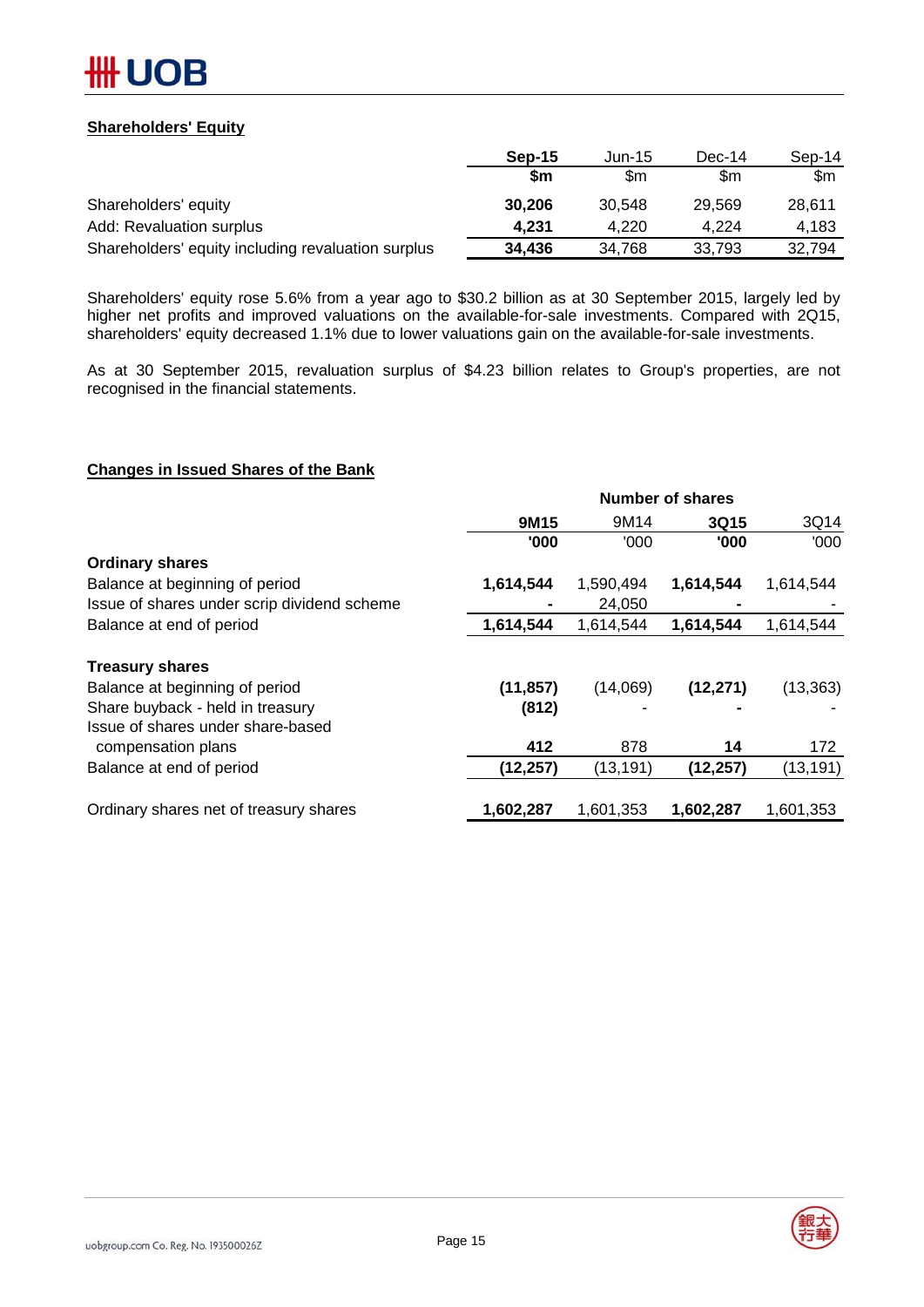

#### **Performance by Operating Segment**

The Group is organised to be segment-led across key markets. Global segment heads are responsible for driving business, with decision-making balanced with a geographical perspective. For internal management purposes, the following segments represent the key customer segments and business activities:

#### **Group Retail ("GR")**

GR segment covers Consumer, Privilege, Business and Private Banking. Consumer Banking serves the individual customers, while Business Banking serves small enterprises with a wide range of products and services, including deposits, loans, investments, credit and debit cards and insurance products. Privilege Banking provides an extended range of financial services, including wealth management, and restricted products such as structured notes, funds of hedge funds, and insurance plans to the wealthy and affluent customers. Private Banking caters to the high net worth individuals and accredited investors, offering financial and portfolio planning, including investment management, asset management and estate planning.

Segment profit increased 9.9% to \$1.03 billion in 9M15, mainly driven by higher net interest income as well as higher non-interest income from wealth management and credit card products. The increase was partly offset by higher business volume-related operating expenses.

#### **Group Wholesale Banking ("GWB")**

GWB segment encompasses Commercial Banking, Corporate Banking and Financial Institutions client segments as well as Transaction Banking, Structured Trade Commodities Finance, Investment Banking and Specialised Asset Finance. Commercial Banking serves medium and large enterprises, while Corporate Banking includes large local corporations, multi-national corporations and government-linked companies and agencies. Financial Institutions include bank and non-bank financial institutions, including insurance companies, fund managers and sovereign wealth funds. GWB provides customers with a broad range of products and services that include cash management and liquidity solutions; payments, current accounts, and deposit services; trade finance and structure finance solutions; working capital and term lending, and specialised asset finance. Investment Banking provides corporate finance services that include lead managing and underwriting equity offerings and corporate advisory M&A services. Debt Capital Markets specialises in solution-based structures to meet clients' financing requirements in structuring, underwriting and arranging syndicated loans for general corporate needs, leveraged buy-outs, project and structured finance, and underwriting and lead managing bond issues.

Segment profit grew 6.8% to \$1.77 billion in 9M15, contributed by higher net interest income and increased cross-sell income from global markets products and transaction banking. Revenue growth was partly offset by higher allowances and higher operating expenses. Increased operating expenses primarily resulted from the continued investment in product capabilities and hiring of new talents as the business expanded regionally.

#### **Global Markets and Investment Management ("GMIM")**

GMIM segment provides a comprehensive range of global markets products and services, including foreign exchange, money market, fixed income, derivatives, margin trading, futures broking, precious metals products, as well as an array of structured products. It is a dominant player in Singapore dollar instruments as well as a provider of banknote services in the region. It also engages in asset management, proprietary investment activities and management of excess liquidity and capital funds. Income from global markets products and services offered to customers of other operating segments, such as Group Retail and Group Wholesale Banking, is reflected in the respective customer segments.

Segment profit decreased 34.5% to \$285 million in 9M15, mainly due to lower income from market making activities.

#### **Others**

Others include property-related activities, insurance businesses and income and expenses not attributable to other operating segments mentioned above.

Other segment recorded a higher loss of \$157 million in 9M15, mainly due to lower share of associates' profit.

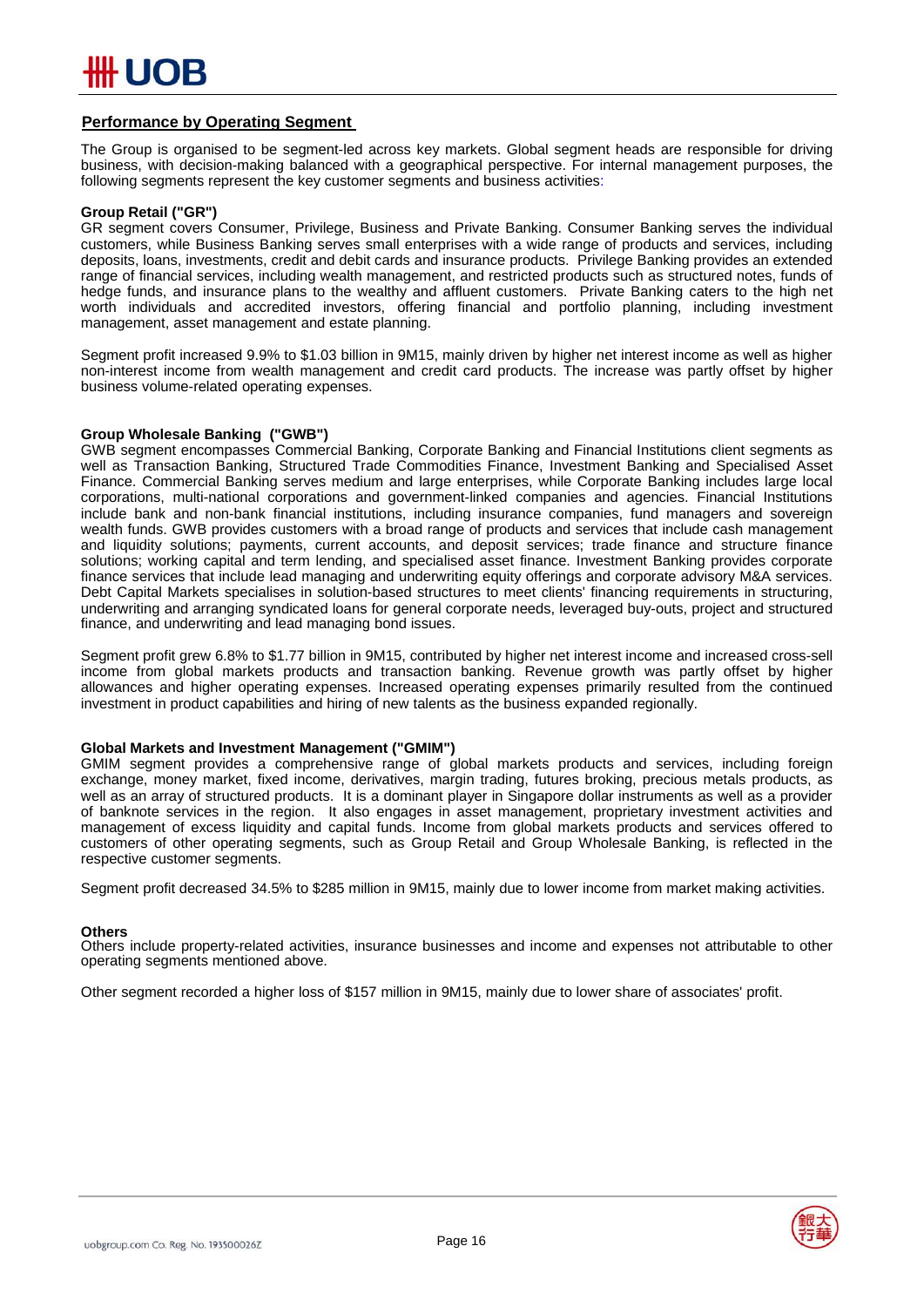# **#HUOB**

# **Performance by Operating Segment** 1,2 *(cont'd)*

|                                                                                               | <b>GR</b><br>\$m | <b>GWB</b><br>\$m | <b>GMIM</b><br>\$m | <b>Others</b><br>\$m | <b>Elimination</b><br>\$m    | <b>Total</b><br>\$m |
|-----------------------------------------------------------------------------------------------|------------------|-------------------|--------------------|----------------------|------------------------------|---------------------|
| 9M15                                                                                          |                  |                   |                    |                      |                              |                     |
| Operating income                                                                              | 2,488            | 2,490             | 622                | 500                  | (133)                        | 5,967               |
| Operating expenses                                                                            | (1, 330)         | (548)             | (348)              | (540)                | 133                          | (2,633)             |
| Allowances for credit and other losses                                                        | (129)            | (174)             | (1)                | (177)                |                              | (481)               |
| Share of profit of associates and<br>joint ventures                                           | ۰                |                   | 12                 | 60                   |                              | 72                  |
| Profit before tax                                                                             | 1,029            | 1,768             | 285                | (157)                | $\frac{1}{2}$                | 2,925               |
| Tax                                                                                           |                  |                   |                    |                      |                              | (495)               |
| Profit for the financial period                                                               |                  |                   |                    |                      |                              | 2,430               |
| <b>Segment assets</b>                                                                         | 88,794           | 133,340           | 99,112             | 2,571                | (5,699)                      | 318,118             |
| Intangible assets                                                                             | 1,319            | 2,090             | 660                | 69                   |                              | 4,138               |
| Investment in associates and                                                                  |                  |                   |                    |                      |                              |                     |
| joint ventures                                                                                |                  |                   | 331                | 770                  |                              | 1,101               |
| <b>Total assets</b>                                                                           | 90,113           | 135,430           | 100,103            | 3,410                | (5,699)                      | 323,357             |
| <b>Segment liabilities</b>                                                                    | 113,206          | 133,376           | 41,565             | 11,257               | (6, 410)                     | 292,994             |
| <b>Other information</b>                                                                      |                  |                   |                    |                      |                              |                     |
| Inter-segment operating income                                                                | 342              | (19)              | (625)              | 435                  | (133)                        |                     |
| Gross customer loans                                                                          | 88,652           | 114,551           | 16                 | 9                    |                              | 203,228             |
| Non-performing assets                                                                         | 903              | 1,739             | 16                 | 79                   |                              | 2,737               |
| Capital expenditure                                                                           | 19               | 15                | 16                 | 475                  |                              | 525                 |
| Depreciation of assets                                                                        | 9                | 4                 | 4                  | 118                  |                              | 135                 |
|                                                                                               |                  |                   |                    |                      |                              |                     |
| 9M14                                                                                          |                  | 2,245             | 774                | 478                  |                              |                     |
| Operating income                                                                              | 2,239            | (498)             |                    |                      | (129)<br>129                 | 5,607               |
| Operating expenses                                                                            | (1,203)<br>(100) | (91)              | (299)<br>(48)      | (470)<br>(230)       |                              | (2, 341)            |
| Allowances for credit and other losses<br>Share of profit of associates and<br>joint ventures |                  |                   | 8                  | 98                   |                              | (469)<br>106        |
| Profit before tax                                                                             | 936              | 1,656             | 435                | (124)                | $\qquad \qquad \blacksquare$ | 2,903               |
|                                                                                               |                  |                   |                    |                      |                              |                     |
| Tax                                                                                           |                  |                   |                    |                      |                              | (427)               |
| Profit for the financial period                                                               |                  |                   |                    |                      |                              | 2,476               |
| <b>Segment assets</b>                                                                         | 87,189           | 127,382           | 83,903             | 2,260                | (3, 324)                     | 297,410             |
| Intangible assets<br>Investment in associates and                                             | 1,318            | 2,088             | 660                | 80                   |                              | 4,146               |
| joint ventures                                                                                |                  |                   | 316                | 838                  |                              | 1,154               |
| <b>Total assets</b>                                                                           | 88,507           | 129,470           | 84,879             | 3,178                | (3, 324)                     | 302,710             |
| <b>Segment liabilities</b>                                                                    | 106,850          | 95,603            | 67,088             | 8,319                | (3,960)                      | 273,900             |
| <b>Other information</b>                                                                      |                  |                   |                    |                      |                              |                     |
| Inter-segment operating income                                                                | 256              | (265)             | (286)              | 424                  | (129)                        |                     |
| Gross customer loans                                                                          | 87,046           | 108,664           | 223                | 10                   |                              | 195,943             |
| Non-performing assets                                                                         | 776              | 1,659             | 6                  | 82                   |                              | 2,523               |
| Capital expenditure                                                                           | 12               | 4                 | 11                 | 162                  |                              | 189                 |
| Depreciation of assets                                                                        | $\overline{7}$   | 3                 | 3                  | 95                   | $\qquad \qquad \blacksquare$ | 108                 |

Notes:

1 Transfer prices between operating segments are on arm's length basis in a manner similar to transactions with third parties.

2 Long Term Investment has been reclassified from Others to GMIM and prior period comparatives have been restated accordingly.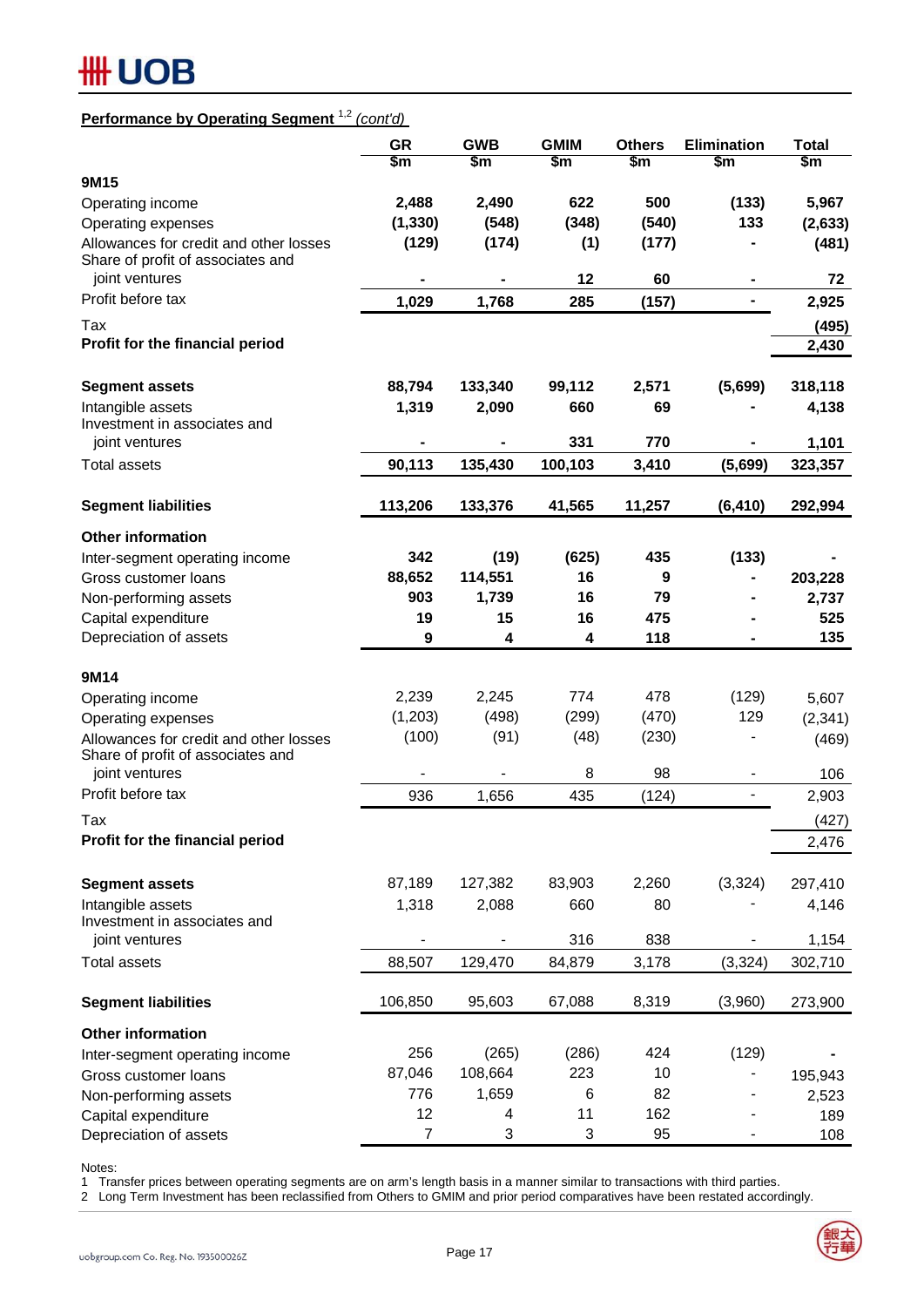### **Performance by Geographical Segment** <sup>1</sup>

|                               | 9M15  | 9M14  | 3Q15  | 3Q14  | 2Q15  |
|-------------------------------|-------|-------|-------|-------|-------|
|                               | \$m   | \$m\$ | \$m   | \$m\$ | \$m\$ |
| <b>Total operating income</b> |       |       |       |       |       |
| Singapore                     | 3,441 | 3,290 | 1,219 | 1,156 | 1,102 |
| Malaysia                      | 758   | 771   | 251   | 275   | 246   |
| Thailand                      | 591   | 504   | 208   | 184   | 191   |
| Indonesia                     | 299   | 304   | 108   | 103   | 94    |
| <b>Greater China</b>          | 524   | 445   | 184   | 140   | 170   |
| <b>Others</b>                 | 354   | 293   | 115   | 113   | 124   |
| Total                         | 5,967 | 5,607 | 2,085 | 1,971 | 1,927 |
|                               |       |       |       |       |       |
| <b>Profit before tax</b>      |       |       |       |       |       |
| Singapore                     | 1,763 | 1,810 | 645   | 663   | 560   |
| Malaysia                      | 405   | 470   | 124   | 173   | 137   |
| Thailand                      | 144   | 120   | 51    | 47    | 43    |
| Indonesia                     | 46    | 55    | 25    | 16    | 10    |
| <b>Greater China</b>          | 292   | 244   | 95    | 73    | 92    |
| <b>Others</b>                 | 276   | 204   | 108   | 76    | 95    |
| Total                         | 2,925 | 2,903 | 1,049 | 1,046 | 938   |

The Group's total operating income rose 6.4% over a year ago to \$5.97 billion in 9M15. Singapore grew 4.6% driven by strong net interest income and fees. Regional growth was higher at 7.3% largely led by Thailand and Greater China. At the pre-tax profit level, the Group increased 0.8% to \$2.93 billion in 9M15. Overseas contributed 39.7% of the Group's pre-tax profit due to core income growth.

Total operating income and pre-tax profit grew 8.2% and 11.9% respectively from the previous quarter, largely driven by gains on sale of investment securities and core income in Singapore. Compared with 3Q14, operating income of the Group was 5.8% higher, mainly from Singapore and Greater China. In terms of pre-tax profit, higher performance was seen across most territories except for Malaysia mainly due to currency depreciation.

|                     | <b>Sep-15</b> | $Jun-15$ | $Dec-14$ | Sep-14        |
|---------------------|---------------|----------|----------|---------------|
|                     | \$m           | \$m      | \$m      | $\mathsf{Sm}$ |
| <b>Total assets</b> |               |          |          |               |
| Singapore           | 200,978       | 189,754  | 187,529  | 185,477       |
| Malaysia            | 33,048        | 34,910   | 37,269   | 37,972        |
| Thailand            | 16,111        | 16,245   | 15,915   | 15,165        |
| Indonesia           | 7.795         | 8,039    | 8,143    | 7,712         |
| Greater China       | 32,980        | 31,788   | 31,977   | 29,902        |
| <b>Others</b>       | 28,308        | 25,198   | 21,754   | 22,336        |
|                     | 319,219       | 305,934  | 302,587  | 298,563       |
| Intangible assets   | 4,138         | 4,143    | 4,149    | 4,146         |
| Total               | 323,357       | 310,077  | 306,736  | 302,710       |

Note:

1 Based on the location where the transactions and assets are booked which approximates that based on the location of the customers and assets. Information is stated after elimination of inter-segment transactions.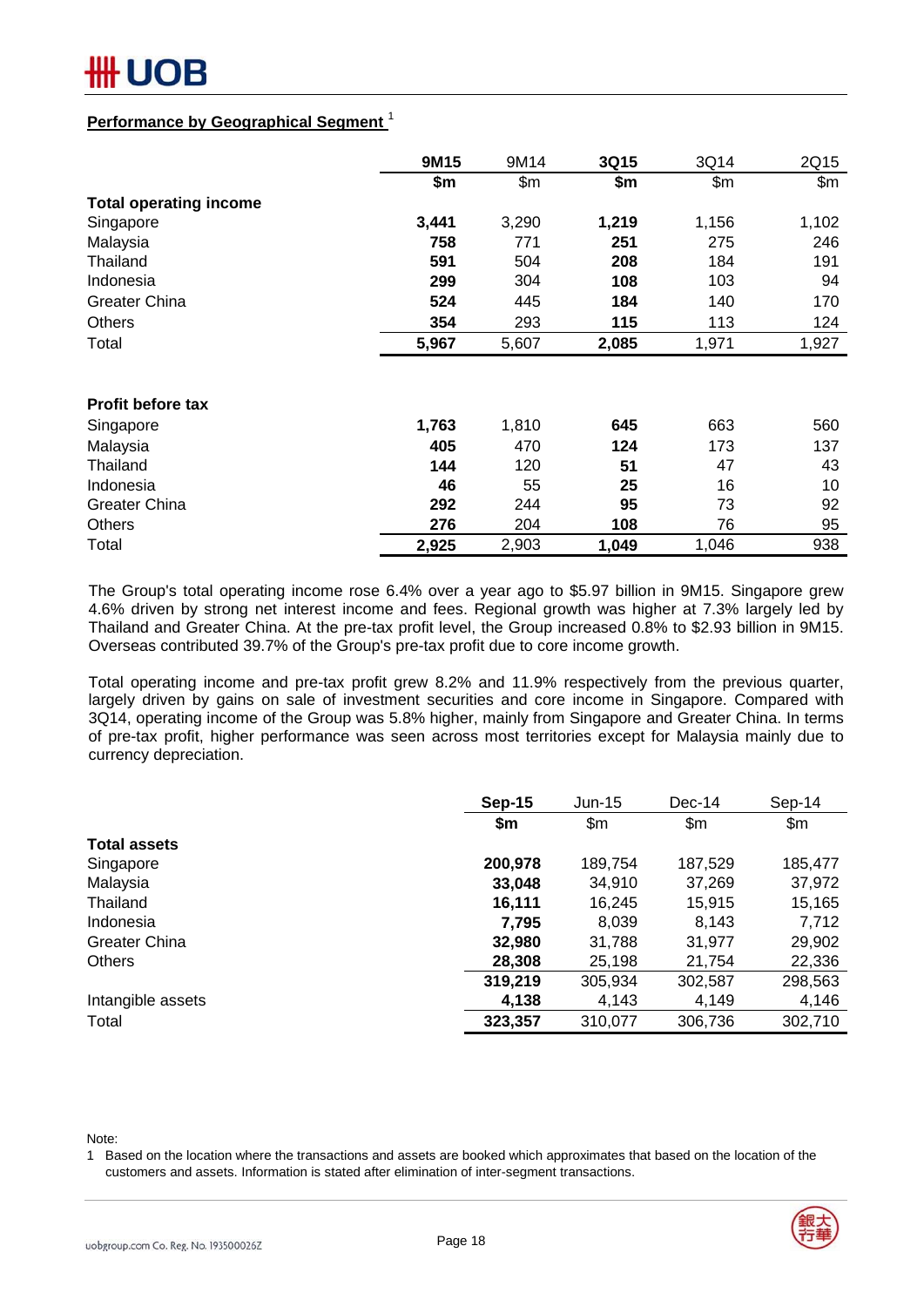### **Capital Adequacy and Leverage Ratios** 1,2,3

|                                                           | <b>Sep-15</b>                | Jun-15         | Dec-14        | Sep-14        |
|-----------------------------------------------------------|------------------------------|----------------|---------------|---------------|
|                                                           | \$m\$                        | $\mathsf{Sm}$  | \$m\$         | $\mathsf{Sm}$ |
| Share capital                                             | 3,704                        | 3,704          | 3,715         | 3,689         |
| Disclosed reserves/others                                 | 24,207                       | 24,544         | 23,590        | 22,661        |
| Regulatory adjustments                                    | (2,657)                      | (2,754)        | (2,408)       | (2, 415)      |
| <b>Common Equity Tier 1 Capital ("CET1")</b>              | 25,254                       | 25,494         | 24,897        | 23,935        |
| Preference shares/others                                  | 2,179                        | 2,179          | 2,180         | 2,179         |
| Regulatory adjustments - capped                           | (2, 179)                     | (2, 179)       | (2, 180)      | (2, 179)      |
| <b>Additional Tier 1 Capital ("AT1")</b>                  | $\qquad \qquad \blacksquare$ | $\blacksquare$ | $\frac{1}{2}$ |               |
| <b>Tier 1 Capital</b>                                     | 25,254                       | 25,494         | 24,897        | 23,935        |
| Subordinated notes                                        | 4,541                        | 4,435          | 4,405         | 4,339         |
| Provisions/others                                         | 942                          | 928            | 918           | 878           |
| Regulatory adjustments                                    | (298)                        | (380)          | (12)          | (13)          |
| <b>Tier 2 Capital</b>                                     | 5,185                        | 4,983          | 5,311         | 5,204         |
| <b>Eligible Total Capital</b>                             | 30,439                       | 30,477         | 30,208        | 29,139        |
| <b>Risk-Weighted Assets ("RWA")</b>                       | 185,504                      | 181,552        | 178,792       | 171,426       |
| <b>Capital Adequacy Ratios ("CAR")</b>                    |                              |                |               |               |
| CET1                                                      | 13.6%                        | 14.0%          | 13.9%         | 14.0%         |
| Tier 1                                                    | 13.6%                        | 14.0%          | 13.9%         | 14.0%         |
| Total                                                     | 16.4%                        | 16.8%          | 16.9%         | 17.0%         |
| Proforma CET1 (based on final rules effective 1 Jan 2018) | 12.2%                        | 12.5%          | 12.6%         | 12.6%         |
| <b>Leverage Exposure</b>                                  | 349,217                      | 337,146        | <b>NA</b>     | NA.           |
| <b>Leverage Ratio</b>                                     | 7.2%                         | 7.6%           | <b>NA</b>     | <b>NA</b>     |

The Group's CET1, Tier 1 and Total CAR as at 30 September 2015 were well above the regulatory minimum requirements.

Compared to a year ago, capital ratios were lower mainly attributed to higher RWA resulting from asset growth partially offset by higher retained earnings.

Compared with 30 June 2015, total eligible capital decreased by \$38 million to \$30.4 billion. Coupled with an increase in RWA arising mainly from loan growth, capital ratios as at 30 September 2015 were lower compared to the last quarter.

The Group's leverage ratio stood at 7.2% as at 30 September 2015. This was a decline from the previous quarter due to lower Tier 1 capital and increased sovereign exposures.

Notes:

2 Leverage ratio is calculated based on the revised MAS Notice 637 which took effect from 1 January 2015. A minimum requirement of 3% is applied during the parallel run period from 1 January 2013 to 1 January 2017.



<sup>1</sup> For year 2015, banks incorporated in Singapore are to maintain minimum CAR of CET1 at 6.5% (2014: 5.5%), Tier 1 at 8% (2014: 7%) and Total at 10%. By year 2019, including the capital conservation buffer of 2.5%, the minimum CAR will be CET1 at 9%, Tier 1 at 10.5% and Total at 12.5%.

<sup>3</sup> More regulatory disclosure is available in the UOB website at www.uobgroup.com/investor/financial/overview.html.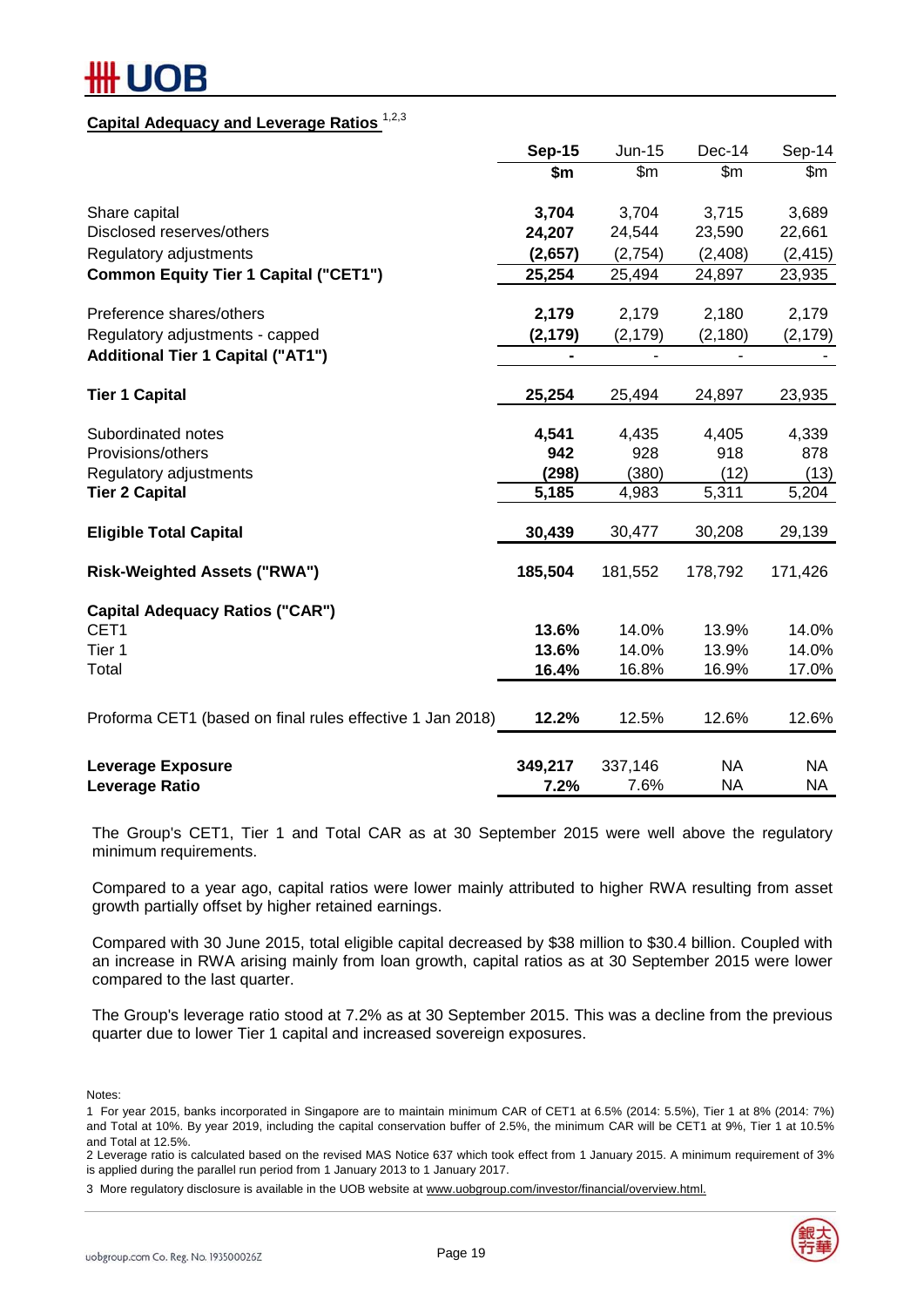## **Consolidated Income Statement (Unaudited)**

|                                                     | 9M15  | 9M14  | $+$ /(-) | 3Q15  | 3Q14  | $+$ /(-) | 2Q15  | $+$ /(-)      |
|-----------------------------------------------------|-------|-------|----------|-------|-------|----------|-------|---------------|
|                                                     | \$m   | \$m\$ | $\%$     | \$m   | \$m\$ | %        | \$m\$ | $\frac{9}{6}$ |
| Interest income                                     | 5,792 | 5,316 | 9.0      | 1,951 | 1,811 | 7.7      | 1,938 | 0.6           |
| Less: Interest expense                              | 2,143 | 1,927 | 11.2     | 716   | 655   | 9.3      | 726   | (1.3)         |
| Net interest income                                 | 3,649 | 3,389 | 7.7      | 1,235 | 1,155 | 6.9      | 1,213 | 1.8           |
| Fee and commission income                           | 1,403 | 1,299 | 8.0      | 485   | 475   | 2.1      | 465   | 4.2           |
| Dividend income                                     | 33    | 45    | (27.3)   | 5     | 14    | (67.0)   | 27    | (82.7)        |
| Rental income                                       | 88    | 87    | 0.8      | 29    | 28    | 4.6      | 29    | (1.2)         |
| Net trading income                                  | 430   | 480   | (10.5)   | 163   | 222   | (26.5)   | 114   | 42.7          |
| Net gain/(loss) from                                |       |       |          |       |       |          |       |               |
| investment securities                               | 261   | 177   | 47.8     | 148   | 36    | >100.0   | 42    | >100.0        |
| Other income                                        | 103   | 130   | (20.5)   | 21    | 41    | (49.3)   | 36    | (41.4)        |
| <b>Non-interest income</b>                          | 2,318 | 2,218 | 4.5      | 850   | 816   | 4.2      | 714   | 19.1          |
| <b>Total operating income</b>                       | 5,967 | 5,607 | 6.4      | 2,085 | 1,971 | 5.8      | 1,927 | 8.2           |
| Less: Staff costs                                   | 1,542 | 1,371 | 12.4     | 528   | 461   | 14.6     | 517   | 2.1           |
| Other operating expenses                            | 1,091 | 970   | 12.5     | 376   | 339   | 11.0     | 359   | 4.6           |
| <b>Total operating expenses</b>                     | 2,633 | 2,341 | 12.4     | 904   | 800   | 13.0     | 877   | 3.1           |
| <b>Operating profit before</b><br>allowances        | 3,334 | 3,266 | 2.1      | 1,181 | 1,171 | 0.8      | 1,050 | 12.5          |
| Less: Allowances for credit<br>and other losses     | 481   | 469   | 2.6      | 160   | 162   | (1.4)    | 152   | 5.0           |
| <b>Operating profit after allowances</b>            | 2,853 | 2,797 | 2.0      | 1,021 | 1,009 | 1.2      | 898   | 13.7          |
| Share of profit of associates<br>and joint ventures | 72    | 106   | (32.2)   | 28    | 37    | (24.5)   | 40    | (30.2)        |
| Profit before tax                                   | 2,925 | 2,903 | 0.8      | 1,049 | 1,046 | 0.3      | 938   | 11.9          |
| Less: Tax                                           | 495   | 427   | 15.9     | 189   | 176   | 6.9      | 173   | 8.9           |
| Profit for the financial period                     | 2,430 | 2,476 | (1.9)    | 860   | 870   | (1.1)    | 764   | 12.5          |
| Attributable to:                                    |       |       |          |       |       |          |       |               |
| <b>Equity holders of the Bank</b>                   | 2,421 | 2,463 | (1.7)    | 858   | 866   | (1.0)    | 762   | 12.6          |
| Non-controlling interests                           | 9     | 13    | (28.6)   | 3     | 3     | (18.3)   | 3     | 4.7           |
|                                                     | 2,430 | 2,476 | (1.9)    | 860   | 870   | (1.1)    | 764   | 12.5          |

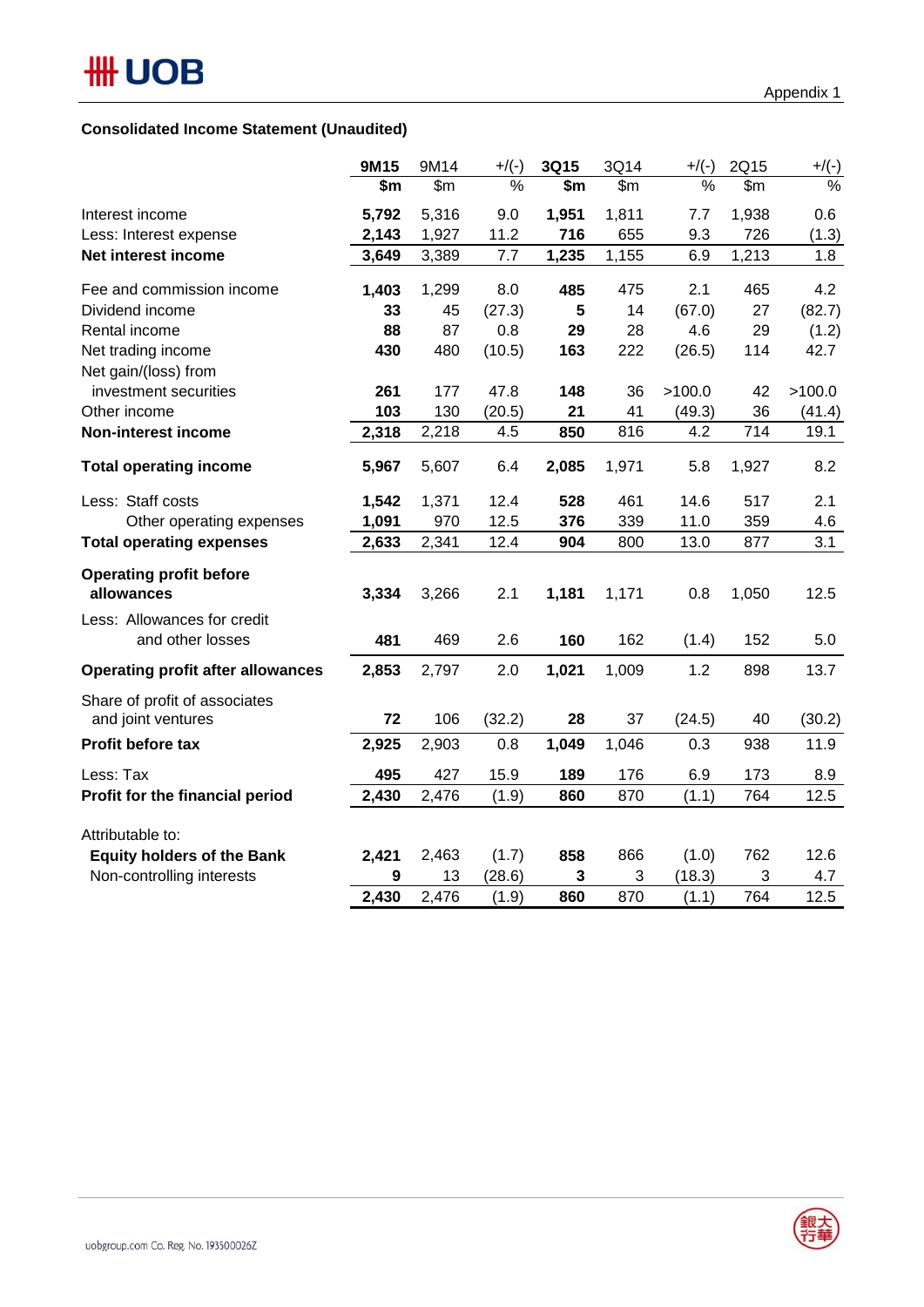### **Consolidated Statement of Comprehensive Income (Unaudited)**

|                                                                                              | 9M15  | 9M14  | $+$ /(-)        | 3Q15  | 3Q14 | $+$ /(-)         | 2Q15  | $+/(-)$            |
|----------------------------------------------------------------------------------------------|-------|-------|-----------------|-------|------|------------------|-------|--------------------|
|                                                                                              | \$m   | \$m\$ | $\%$            | \$m   | \$m  | $\%$             | \$m\$ | $\%$               |
| Profit for the financial period                                                              | 2,430 | 2,476 | (1.9)           | 860   | 870  | (1.1)            | 764   | 12.5               |
| Currency translation adjustments                                                             | (376) | 60    | (>100.0)        | (181) |      | 69 (>100.0)      | (311) | 42.0               |
| Change in available-for-sale reserve<br>Change in fair value<br>Transfer to income statement | 365   | 483   | (24.4)          | (348) |      | $(90)$ (>100.0)  |       | 243 (>100.0)       |
| on disposal/impairment<br>Tax relating to available-for-sale                                 | (228) |       | $(71)$ (>100.0) | (126) |      | $(24)$ (>100.0)  |       | $(42)$ (>100.0)    |
| reserve                                                                                      | 1     | (6)   | >100.0          | 37    | 24   | 56.1             | (12)  | >100.0             |
| Change in share of other comprehensive<br>income of associates and joint ventures            | 3     | 23    | (84.9)          | 0     | 25   | (98.8)           | (3)   | >100.0             |
| Remeasurement of defined benefit obligation <sup>1</sup>                                     | (0)   | (0)   | (29.5)          |       | 0    | <b>NM</b>        | (0)   | ΝM                 |
| Other comprehensive income for<br>the financial period, net of tax                           | (235) | 489   | (>100.0)        | (617) |      | $3$ ( $>100.0$ ) |       | $(125)$ $(>100.0)$ |
| Total comprehensive income for<br>the financial period, net of tax                           | 2,195 | 2,965 | (26.0)          | 243   | 873  | (72.2)           | 640   | (62.0)             |
| Attributable to:                                                                             |       |       |                 |       |      |                  |       |                    |
| <b>Equity holders of the Bank</b>                                                            | 2,193 | 2,950 | (25.6)          | 248   | 872  | (71.6)           | 639   | (61.2)             |
| Non-controlling interests                                                                    | 2     | 15    | (88.0)          | (5)   | 1    | (>100.0)         | 1     | (>100.0)           |
|                                                                                              | 2,195 | 2,965 | (26.0)          | 243   | 873  | (72.2)           | 640   | (62.0)             |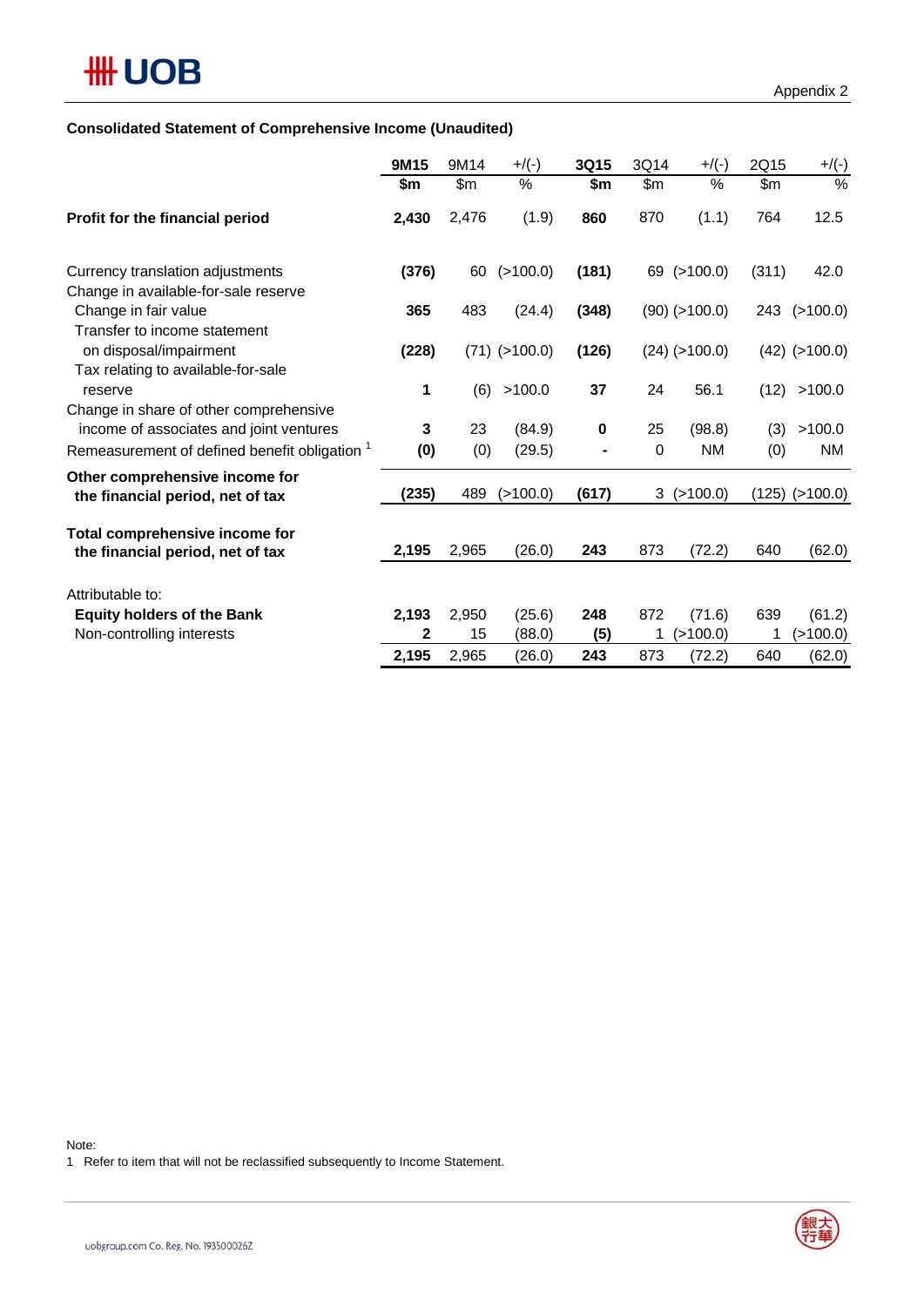# **Consolidated Balance Sheet (Unaudited)**

|                                                             | <b>Sep-15</b>   | Jun-15           | Dec-14 $1$       | Sep-14                  |
|-------------------------------------------------------------|-----------------|------------------|------------------|-------------------------|
|                                                             | \$m             | $\overline{\$m}$ | $\overline{\$m}$ | $\sqrt{\scriptstyle m}$ |
| <b>Equity</b>                                               |                 |                  |                  |                         |
| Share capital and other capital                             | 5,882           | 5,881            | 5,892            | 5,866                   |
| Retained earnings                                           | 15,025          | 14,769           | 14,064           | 13,325                  |
| Other reserves                                              | 9,299           | 9,898            | 9,613            | 9,420                   |
| Equity attributable to equity holders of the Bank           | 30,206          | 30,548           | 29,569           | 28,611                  |
| Non-controlling interests                                   | 157             | 164              | 203              | 198                     |
| Total                                                       | 30,363          | 30,712           | 29,772           | 28,809                  |
|                                                             |                 |                  |                  |                         |
| <b>Liabilities</b>                                          |                 |                  |                  |                         |
| Deposits and balances of banks                              | 14,884          | 10,958           | 11,226           | 15,467                  |
| Deposits and balances of customers                          | 244,630         | 241,485          | 233,750          | 224,365                 |
| Bills and drafts payable<br>Other liabilities               | 563<br>13,069   | 609<br>9,480     | 951<br>10,084    | 1,423<br>9,641          |
| Debts issued                                                | 19,849          | 16,834           | 20,953           | 23,004                  |
| Total                                                       | 292,994         | 279,366          | 276,964          | 273,900                 |
|                                                             |                 |                  |                  |                         |
| <b>Total equity and liabilities</b>                         | 323,357         | 310,077          | 306,736          | 302,710                 |
|                                                             |                 |                  |                  |                         |
| <b>Assets</b>                                               |                 |                  |                  |                         |
| Cash, balances and placements with central banks            | 44,733          | 38,741           | 35,083           | 34,226                  |
| Singapore Government treasury bills and securities          | 6,741           | 7,017            | 7,757            | 7,884                   |
| Other government treasury bills and securities              | 11,253          | 9,808            | 10,141           | 9,400                   |
| <b>Trading securities</b>                                   | 1,380           | 1,499            | 738              | 881                     |
| Placements and balances with banks                          | 27,600          | 25,658           | 28,692           | 29,851                  |
| Loans to customers                                          | 199,587         | 198,798          | 195,903          | 192,584                 |
| Investment securities                                       | 10,356          | 11,003           | 11,440           | 11,443                  |
| Other assets<br>Investment in associates and joint ventures | 13,729<br>1,101 | 9,608<br>1,079   | 9,256<br>1,189   | 8,778<br>1,154          |
| Investment properties                                       | 1,285           | 1,279            | 960              | 960                     |
| <b>Fixed assets</b>                                         | 1,453           | 1,445            | 1,428            | 1,404                   |
| Intangible assets                                           | 4,138           | 4,143            | 4,149            | 4,146                   |
| Total                                                       | 323,357         | 310,077          | 306,736          | 302,710                 |
|                                                             |                 |                  |                  |                         |
| <b>Off-balance sheet items</b>                              |                 |                  |                  |                         |
| <b>Contingent liabilities</b>                               | 19,272          | 19,818           | 18,515           | 20,352                  |
| <b>Financial derivatives</b>                                | 719,283         | 681,087          | 605,487          | 619,857                 |
| Commitments                                                 | 105,150         | 99,093           | 99,593           | 92,688                  |
|                                                             |                 |                  |                  |                         |
| Net asset value per ordinary share (\$)                     | 17.49           | 17.71            | 17.09            | 16.51                   |
|                                                             |                 |                  |                  |                         |

Note:

1 Audited.

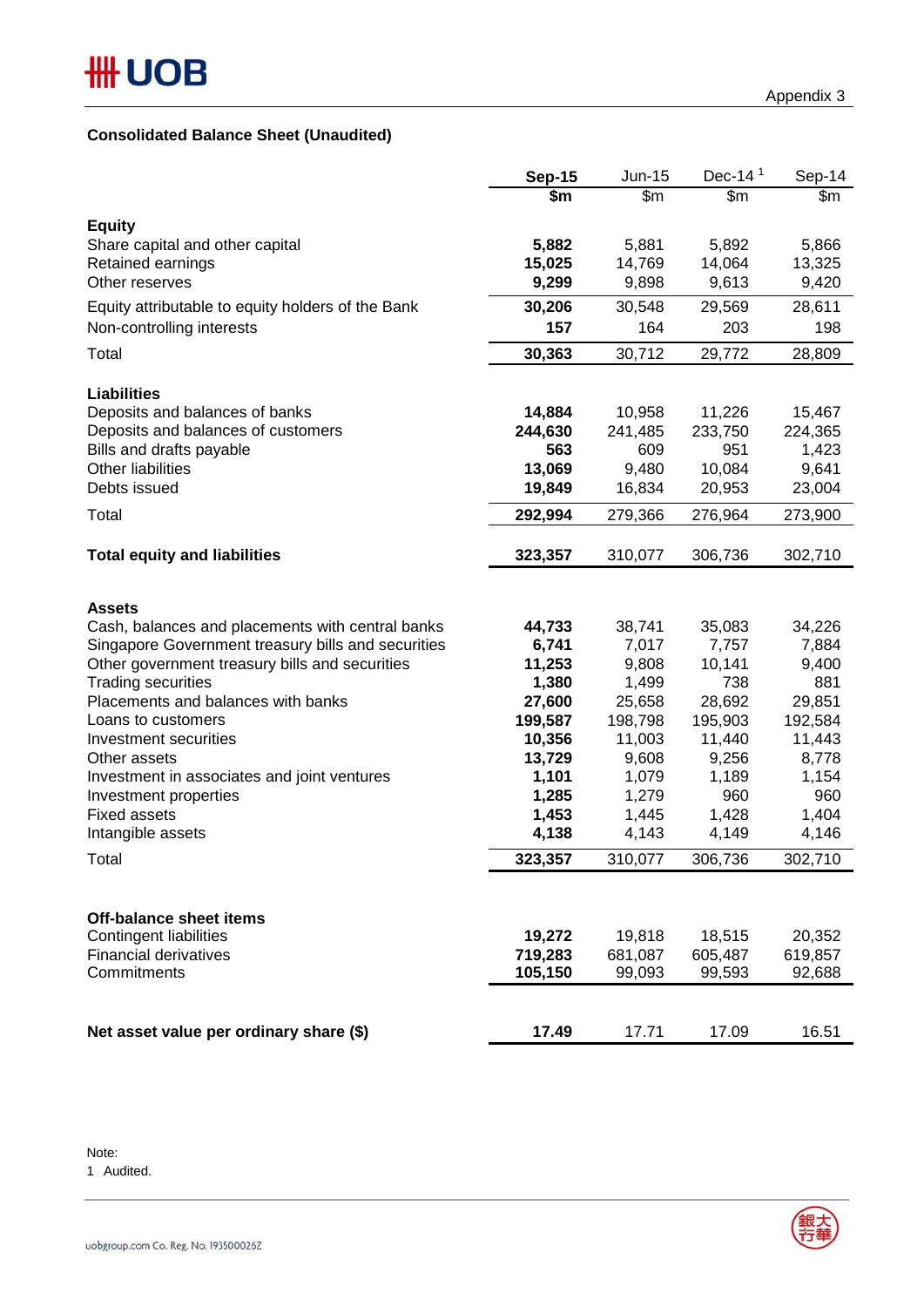### **Consolidated Statement of Changes in Equity (Unaudited)**

|                                                               | Attributable to equity holders of the Bank |                 |                          |                        |                          |             |  |  |  |
|---------------------------------------------------------------|--------------------------------------------|-----------------|--------------------------|------------------------|--------------------------|-------------|--|--|--|
|                                                               | Share capital                              |                 |                          | Non-                   |                          |             |  |  |  |
|                                                               | and other                                  | <b>Retained</b> | <b>Other</b>             |                        | controlling              | Total       |  |  |  |
|                                                               | capital                                    | earnings        | reserves                 | <b>Total</b>           | interests                | equity      |  |  |  |
|                                                               | \$m\$                                      | \$m             | \$m\$                    | $\overline{\text{sm}}$ | \$m                      | \$m\$       |  |  |  |
| Balance at 1 January 2015                                     | 5,892                                      | 14,064          | 9,613                    | 29,569                 | 203                      | 29,772      |  |  |  |
| Profit for the financial period<br>Other comprehensive income |                                            | 2,421           |                          | 2,421                  | 9                        | 2,430       |  |  |  |
| for the financial period                                      |                                            | (0)             | (227)                    | (227)                  | (8)                      | (235)       |  |  |  |
| Total comprehensive income                                    |                                            |                 |                          |                        |                          |             |  |  |  |
| for the financial period                                      |                                            | 2,421           | (227)                    | 2,193                  | $\bf 2$                  | 2,195       |  |  |  |
| Transfers                                                     |                                            | 75              | (75)                     |                        |                          |             |  |  |  |
| Change in non-controlling interests                           |                                            |                 | (33)                     | (33)                   | (41)                     | (75)        |  |  |  |
| <b>Dividends</b>                                              |                                            | (1, 534)        |                          | (1, 534)               | (6)                      | (1, 540)    |  |  |  |
| Share buyback - held in treasury                              | (19)                                       |                 |                          | (19)                   |                          | (19)        |  |  |  |
| Share-based compensation                                      |                                            |                 | 29                       | 29                     |                          | 29          |  |  |  |
| Issue of shares under share-based                             |                                            |                 |                          |                        |                          |             |  |  |  |
| compensation plans                                            | 8                                          |                 | (8)                      |                        |                          |             |  |  |  |
| Balance at 30 September 2015                                  | 5,882                                      | 15,025          | 9,299                    | 30,206                 | 157                      | 30,363      |  |  |  |
|                                                               |                                            |                 |                          |                        |                          |             |  |  |  |
| Balance at 1 January 2014                                     | 5,333                                      | 12,003          | 9,053                    | 26,388                 | 189                      | 26,577      |  |  |  |
| Profit for the financial period                               |                                            | 2,463           |                          | 2,463                  | 13                       | 2,476       |  |  |  |
| Other comprehensive income                                    |                                            |                 |                          |                        |                          |             |  |  |  |
| for the financial period                                      |                                            | (0)             | 487                      | 487                    | $\overline{2}$           | 489         |  |  |  |
| Total comprehensive income                                    |                                            |                 |                          |                        |                          |             |  |  |  |
| for the financial period                                      |                                            | 2,463           | 487                      | 2,950                  | 15                       | 2,965       |  |  |  |
| Transfers                                                     |                                            | 126             | (126)                    |                        | $\overline{\phantom{a}}$ |             |  |  |  |
| Change in non-controlling interests                           |                                            |                 | 1                        | 1                      | (1)                      | $\mathbf 1$ |  |  |  |
| <b>Dividends</b>                                              | $\overline{\phantom{a}}$                   | (1, 267)        | $\overline{\phantom{a}}$ | (1, 267)               | (6)                      | (1, 272)    |  |  |  |
| Issue of shares under scrip<br>dividend scheme                | 517                                        |                 |                          | 517                    |                          | 517         |  |  |  |
| Share-based compensation                                      |                                            |                 | 22                       | 22                     |                          | 22          |  |  |  |
| Issue of shares under share-based                             |                                            |                 |                          |                        |                          |             |  |  |  |
| compensation plans                                            | 17                                         |                 | (17)                     |                        |                          |             |  |  |  |
| Balance at 30 September 2014                                  | 5,866                                      | 13,325          | 9,420                    | 28,611                 | 198                      | 28,809      |  |  |  |

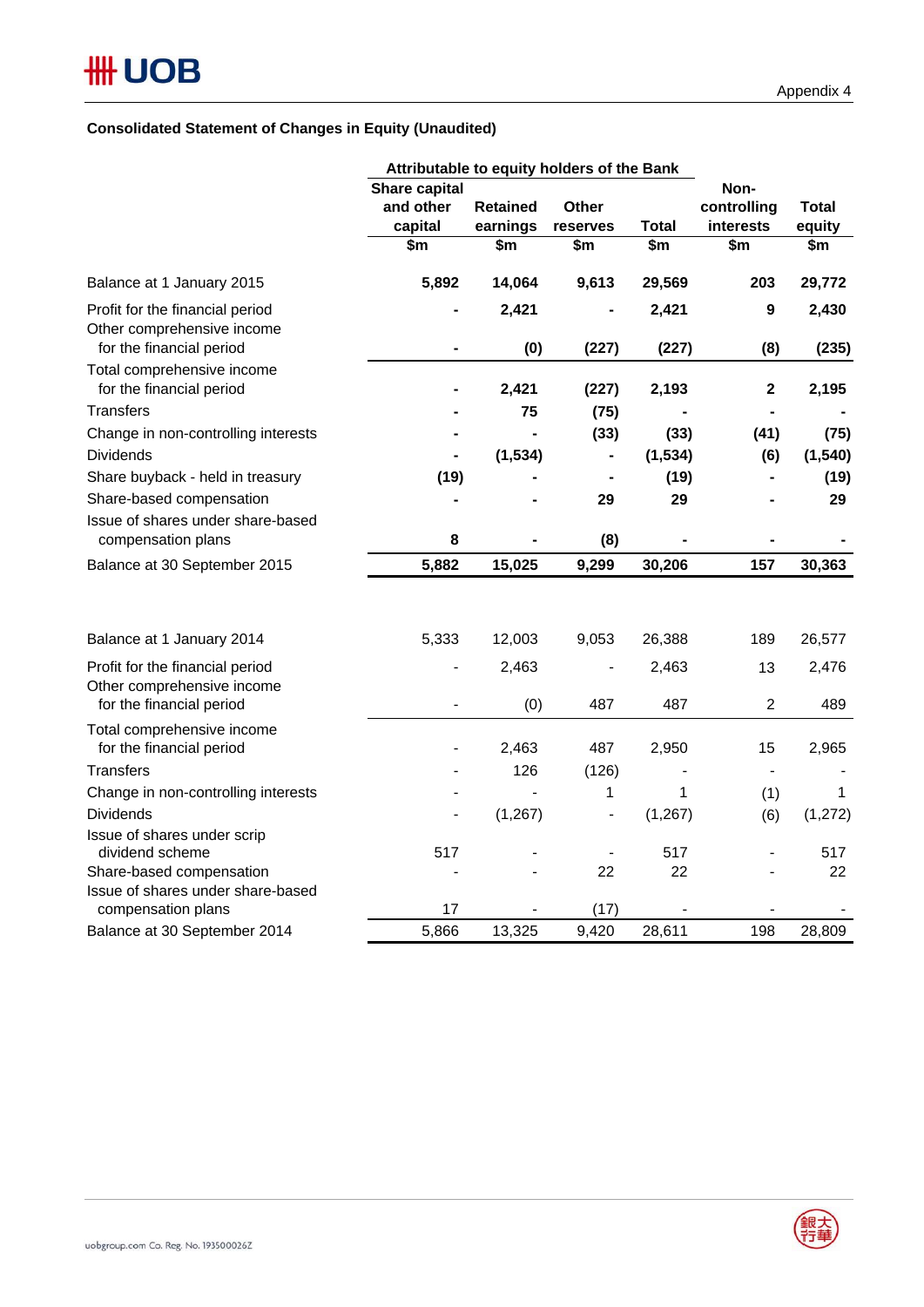## **Consolidated Statement of Changes in Equity (Unaudited)**

|                                                               | Attributable to equity holders of the Bank |                  |                          |              |                     |                |
|---------------------------------------------------------------|--------------------------------------------|------------------|--------------------------|--------------|---------------------|----------------|
|                                                               | Share capital<br>and other                 | <b>Retained</b>  | <b>Other</b>             |              | Non-<br>controlling | <b>Total</b>   |
|                                                               | capital                                    | earnings         | reserves                 | <b>Total</b> | interests           | equity         |
|                                                               | \$m                                        | \$m              | \$m                      | \$m          | \$m                 | \$m            |
| Balance at 1 July 2015                                        | 5,881                                      | 14,769           | 9,898                    | 30,548       | 164                 | 30,712         |
| Profit for the financial period<br>Other comprehensive income |                                            | 858              |                          | 858          | 3                   | 860            |
| for the financial period                                      |                                            |                  | (610)                    | (610)        | (7)                 | (617)          |
| Total comprehensive income<br>for the financial period        |                                            | 858              | (610)                    | 248          | (5)                 | 243            |
| <b>Dividends</b>                                              |                                            | (601)            |                          | (601)        | (2)                 | (603)          |
| Share-based compensation                                      |                                            |                  | 11                       | 11           |                     | 11             |
| Issue of shares under share-based                             |                                            |                  |                          |              |                     |                |
| compensation plans                                            | 0                                          |                  | (0)                      |              |                     |                |
| Balance at 30 September 2015                                  | 5,882                                      | 15,025           | 9,299                    | 30,206       | 157                 | 30,363         |
| Balance at 1 July 2014                                        | 5,863                                      | 12,813           | 9,416                    | 28,091       | 198                 | 28,289         |
| Profit for the financial period                               |                                            | 866              |                          | 866          | 3                   | 870            |
| Other comprehensive income<br>for the financial period        |                                            | $\boldsymbol{0}$ | 5                        | 5            | (2)                 | $\sqrt{3}$     |
| Total comprehensive income<br>for the financial period        |                                            | 866              | 5                        | 872          | 1                   | 873            |
| <b>Transfers</b>                                              |                                            | 5                | (6)                      | (1)          | 1                   |                |
| Change in non-controlling interests                           |                                            |                  | 1                        | 1            | (1)                 | 0              |
| <b>Dividends</b>                                              |                                            | (359)            | $\overline{\phantom{a}}$ | (359)        | (1)                 | (360)          |
| Share-based compensation                                      |                                            |                  | 7                        | 7            |                     | $\overline{7}$ |
| Issue of shares under share-based<br>compensation plans       | 3                                          |                  | (3)                      |              |                     |                |
| Balance at 30 September 2014                                  | 5,866                                      | 13,325           | 9,420                    | 28,611       | 198                 | 28,809         |

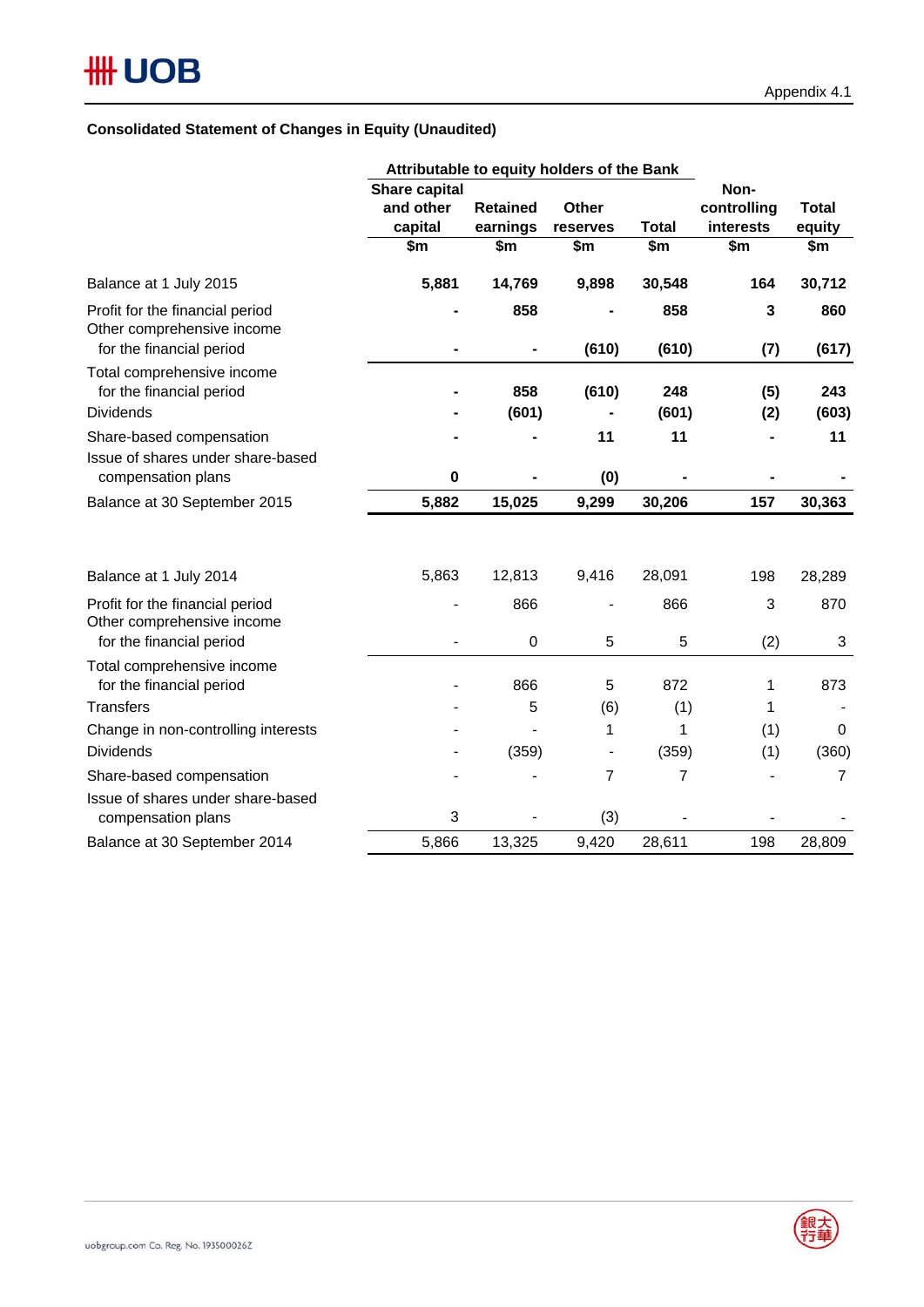### **Consolidated Cash Flow Statement (Unaudited)**

|                                                                | 9M15     | 9M14          | 3Q15          | 3Q14     |
|----------------------------------------------------------------|----------|---------------|---------------|----------|
|                                                                | \$m      | $\mathsf{Sm}$ | $\frac{2}{3}$ | \$m      |
| Cash flows from operating activities                           |          |               |               |          |
| Profit for the financial period                                | 2,430    | 2,476         | 860           | 870      |
| Adjustments for:                                               |          |               |               |          |
| Allowances for credit and other losses                         | 481      | 469           | 160           | 162      |
| Share of profit of associates and joint ventures               | (72)     | (106)         | (28)          | (37)     |
| Tax                                                            | 495      | 427           | 189           | 176      |
| Depreciation of assets                                         | 135      | 108           | 46            | 37       |
| Net gain on disposal of assets                                 | (283)    | (221)         | (135)         | (54)     |
| Share-based compensation                                       | 30       | 23            | 12            | 7        |
| Operating profit before working capital changes                | 3,216    | 3,176         | 1,103         | 1,162    |
|                                                                |          |               |               |          |
| Increase/(decrease) in working capital                         |          |               |               |          |
| Deposits and balances of banks                                 | 3,657    | 1,761         | 3,926         | (2,894)  |
| Deposits and balances of customers                             | 10,881   | 9,817         | 3,145         | 8,237    |
| Bills and drafts payable                                       | (388)    | 388           | (46)          | (275)    |
| Other liabilities                                              | 2,932    | 385           | 3,591         | 1,273    |
| Restricted balances with central banks                         | 376      | (64)          | 305           | 102      |
| Government treasury bills and securities                       | (74)     | 324           | (1, 167)      | 1,828    |
| <b>Trading securities</b>                                      | (639)    | (237)         | 117           | 25       |
| Placements and balances with banks                             | 1,092    | 1,561         | (1, 942)      | 606      |
| Loans to customers                                             | (4, 174) | (14, 192)     | (953)         | (3,048)  |
| Investment securities                                          | 1,479    | 985           | 311           | 338      |
| Other assets                                                   | (4, 442) | 435           | (4, 101)      | (776)    |
| Cash generated from operations                                 | 13,915   | 4,337         | 4,287         | 6,578    |
| Income tax paid                                                | (457)    | (490)         | (163)         | (197)    |
| Net cash provided by operating activities                      | 13,458   | 3,847         | 4,124         | 6,381    |
| Cash flows from investing activities                           |          |               |               |          |
| Net cash flow on disposal/(acquisition) of:                    |          |               |               |          |
| Associates                                                     | (9)      | 1             |               | 1        |
| Properties and other fixed assets                              | (460)    | (158)         | (63)          | (47)     |
| Distribution/(investment) from associates and joint ventures   | 157      | 276           | 10            | 64       |
| Change in non-controlling interests                            |          | (3)           |               |          |
| Net cash (used in)/provided by investing activities            | (311)    | 116           | (53)          | 19       |
|                                                                |          |               |               |          |
| Cash flows from financing activities                           |          |               |               |          |
| Net increase/(decrease) in debts issued                        | (1, 104) | 4,023         | 3,016         | (1,056)  |
| Share buyback - held in treasury                               | (19)     |               |               |          |
| Change in non-controlling interests                            | (75)     | 4             |               | 0        |
|                                                                |          |               |               |          |
| Dividends paid on ordinary shares                              | (1, 442) | (671)         | (561)         | (320)    |
| Dividends paid on preference shares                            | (41)     | (37)          | (21)          | (18)     |
| Distribution for perpetual capital securities                  | (53)     | (53)          | (21)          | (21)     |
| Dividends paid to non-controlling interests                    | (6)      | (6)           | (2)           | (1)      |
| Net cash (used in)/provided by financing activities            | (2,739)  | 3,260         | 2,412         | (1, 416) |
| Currency translation adjustments                               | (381)    | 58            | (186)         | 65       |
| Net increase in cash and cash equivalents                      | 10,026   | 7,281         | 6,297         | 5,049    |
| Cash and cash equivalents at beginning of the financial period | 29,704   | 21,244        | 33,433        | 23,476   |
| Cash and cash equivalents at end of the financial period       | 39,730   | 28,525        | 39,730        | 28,525   |
|                                                                |          |               |               |          |

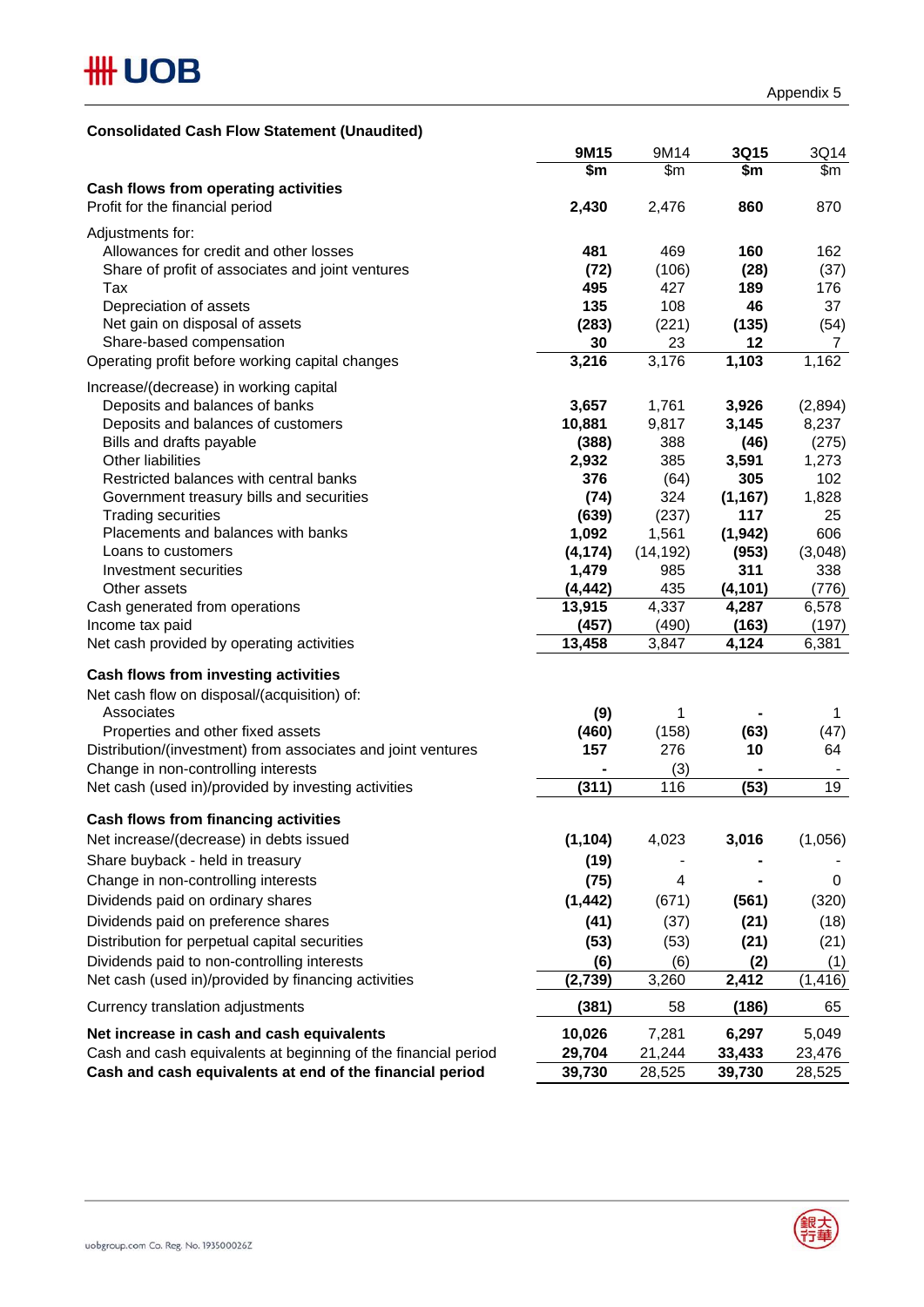## **Balance Sheet of the Bank (Unaudited)**

|                                                    | <b>Sep-15</b> | Jun-15           | Dec-14 $1$       | Sep-14  |
|----------------------------------------------------|---------------|------------------|------------------|---------|
|                                                    | \$m           | $\overline{\$m}$ | $\overline{\$m}$ | \$m     |
| <b>Equity</b>                                      |               |                  |                  |         |
| Share capital and other capital                    | 5,050         | 5,050            | 5,061            | 5,035   |
| Retained earnings                                  | 11,440        | 11,356           | 10,809           | 10,219  |
| Other reserves                                     | 9,927         | 10,280           | 9,780            | 9,663   |
| Total                                              | 26,417        | 26,685           | 25,650           | 24,917  |
| <b>Liabilities</b>                                 |               |                  |                  |         |
| Deposits and balances of banks                     | 13,417        | 9,742            | 10,666           | 14,651  |
| Deposits and balances of customers                 | 196,060       | 189,723          | 179,123          | 170,934 |
| Deposits and balances of subsidiaries              | 2,117         | 2,811            | 2,767            | 2,707   |
| Bills and drafts payable                           | 307           | 420              | 191              | 328     |
| <b>Other liabilities</b>                           | 9,851         | 6,940            | 7,843            | 7,671   |
| Debts issued                                       | 19,795        | 16,693           | 21,139           | 23,165  |
| Total                                              | 241,546       | 226,329          | 221,728          | 219,456 |
| <b>Total equity and liabilities</b>                | 267,963       | 253,015          | 247,378          | 244,373 |
| <b>Assets</b>                                      |               |                  |                  |         |
| Cash, balances and placements with central banks   | 35,738        | 28,787           | 24,807           | 22,713  |
| Singapore Government treasury bills and securities | 6,737         | 7,013            | 7,628            | 7,755   |
| Other government treasury bills and securities     | 6,104         | 4,679            | 3,982            | 4,282   |
| <b>Trading securities</b>                          | 1,075         | 1,326            | 738              | 742     |
| Placements and balances with banks                 | 24,311        | 21,312           | 24,333           | 26,194  |
| Loans to customers                                 | 155,929       | 153,916          | 149,530          | 146,535 |
| Placements with and advances to subsidiaries       | 6,043         | 7,052            | 7,727            | 7,845   |
| Investment securities                              | 9,526         | 10,177           | 10,294           | 10,271  |
| Other assets                                       | 10,819        | 7,073            | 7,278            | 7,002   |
| Investment in associates and joint ventures        | 413           | 415              | 523              | 501     |
| Investment in subsidiaries                         | 5,688         | 5,700            | 4,981            | 4,980   |
| Investment properties                              | 1,180         | 1,197            | 1,229            | 1,231   |
| <b>Fixed assets</b>                                | 1,218         | 1,188            | 1,146            | 1,141   |
| Intangible assets                                  | 3,182         | 3,182            | 3,182            | 3,182   |
| Total                                              | 267,963       | 253,015          | 247,378          | 244,373 |
| <b>Off-balance sheet items</b>                     |               |                  |                  |         |
| <b>Contingent liabilities</b>                      | 13,661        | 13,961           | 12,695           | 14,346  |
| <b>Financial derivatives</b>                       | 611,462       | 574,648          | 520,163          | 511,116 |
| Commitments                                        | 86,371        | 80,219           | 79,892           | 72,574  |
|                                                    |               |                  |                  |         |
| Net asset value per ordinary share (\$)            | 15.65         | 15.81            | 15.16            | 14.72   |

Note: 1 Audited.

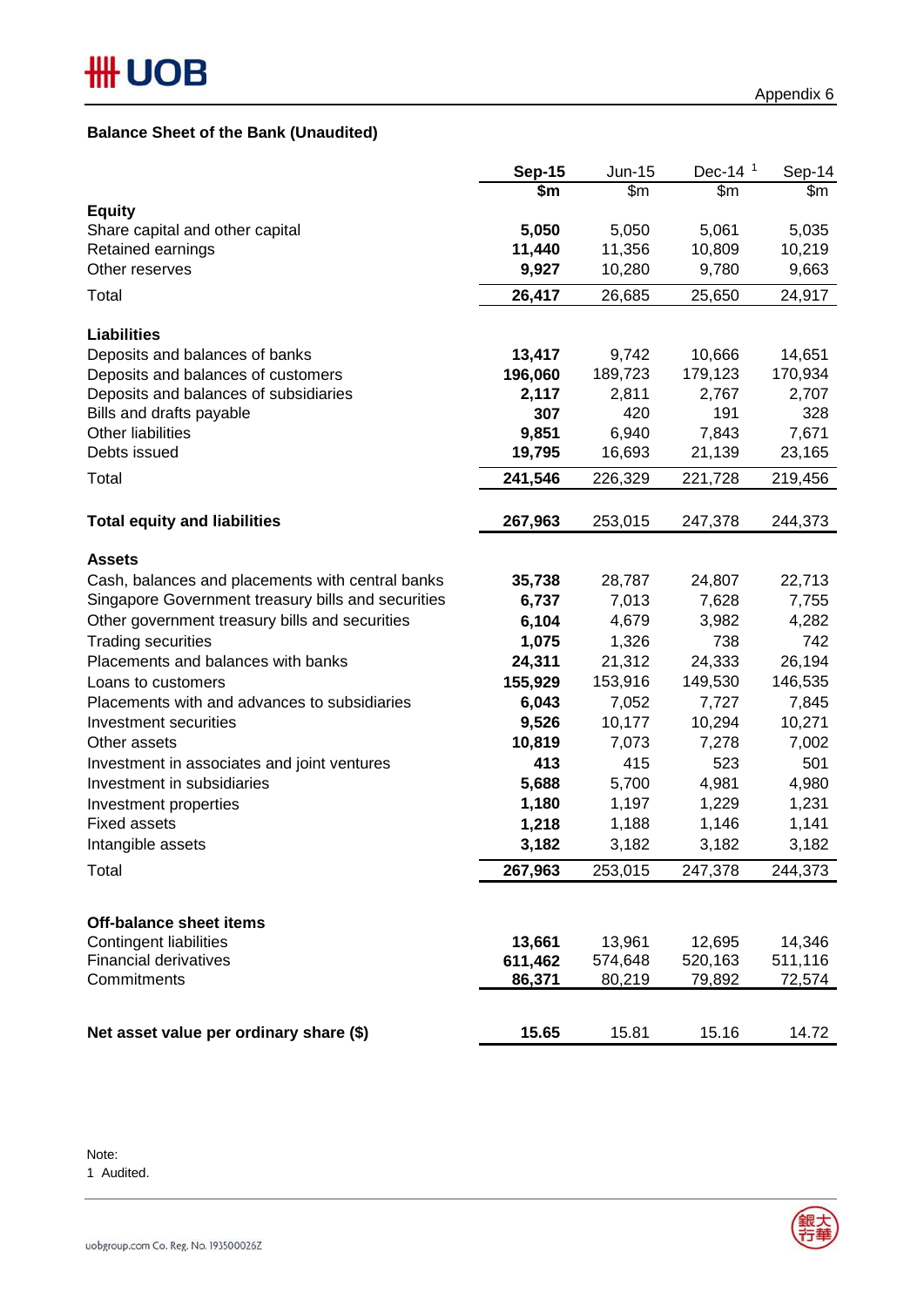## **Statement of Changes in Equity of the Bank (Unaudited)**

|                                                                            | <b>Share capital</b><br>and other<br>capital | <b>Retained</b><br>earnings | <b>Other</b><br>reserves | <b>Total</b><br>equity |
|----------------------------------------------------------------------------|----------------------------------------------|-----------------------------|--------------------------|------------------------|
|                                                                            | \$m\$                                        | \$m                         | \$m                      | \$m                    |
| Balance at 1 January 2015                                                  | 5,061                                        | 10,809                      | 9,780                    | 25,650                 |
| Profit for the financial period                                            |                                              | 2,053                       |                          | 2,053                  |
| Other comprehensive income<br>for the financial period                     |                                              |                             | 199                      | 199                    |
| Total comprehensive income<br>for the financial period<br><b>Transfers</b> |                                              | 2,053<br>74                 | 199<br>(74)              | 2,252                  |
| <b>Dividends</b>                                                           |                                              | (1, 495)                    |                          | (1, 495)               |
| Share buyback - held in treasury<br>Share-based compensation               | (19)                                         |                             | 29                       | (19)<br>29             |
| Issue of shares under share-based                                          |                                              |                             |                          |                        |
| compensation plans                                                         | 8                                            |                             | (8)                      |                        |
| Balance at 30 September 2015                                               | 5,050                                        | 11,440                      | 9,927                    | 26,417                 |
|                                                                            |                                              |                             |                          |                        |
| Balance at 1 January 2014                                                  | 4,501                                        | 9,255                       | 9,446                    | 23,202                 |
| Profit for the financial period                                            |                                              | 2,089                       |                          | 2,089                  |
| Other comprehensive income<br>for the financial period                     |                                              |                             | 328                      | 328                    |
| Total comprehensive income<br>for the financial period                     |                                              | 2,089                       | 328                      | 2,417                  |
| <b>Transfers</b>                                                           |                                              | 116                         | (116)                    |                        |
| <b>Dividends</b>                                                           |                                              | (1, 241)                    |                          | (1, 241)               |
| Issue of shares under scrip<br>dividend scheme                             | 517                                          |                             |                          | 517                    |
| Share-based compensation                                                   |                                              |                             | 22                       | 22                     |
| Issue of shares under share-based<br>compensation plans                    | 17                                           |                             | (17)                     |                        |
| Balance at 30 September 2014                                               | 5,035                                        | 10,219                      | 9,663                    | 24,917                 |

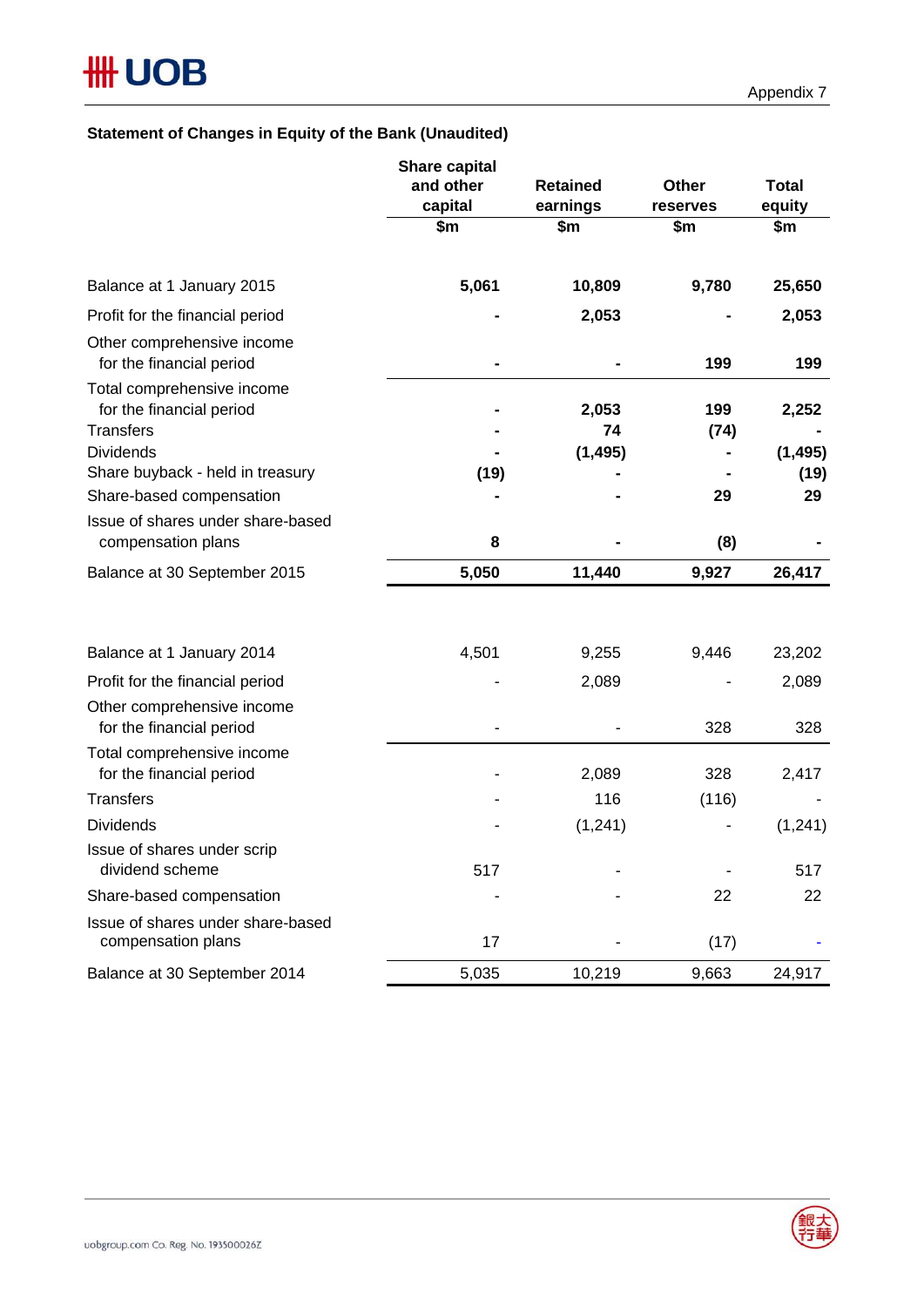# **Statement of Changes in Equity of the Bank (Unaudited)**

|                                                         | <b>Share capital</b><br>and other<br>capital | <b>Retained</b><br>earnings | <b>Other</b><br>reserves | <b>Total</b><br>equity |  |
|---------------------------------------------------------|----------------------------------------------|-----------------------------|--------------------------|------------------------|--|
|                                                         | \$m                                          | \$m                         | \$m                      | \$m                    |  |
| Balance at 1 July 2015                                  | 5,050                                        | 11,356                      | 10,280                   | 26,685                 |  |
| Profit for the financial period                         |                                              | 666                         |                          | 666                    |  |
| Other comprehensive income<br>for the financial period  |                                              |                             | (364)                    | (364)                  |  |
| Total comprehensive income<br>for the financial period  |                                              | 666                         | (364)                    | 301                    |  |
| <b>Dividends</b>                                        |                                              | (581)                       |                          | (581)                  |  |
| Share-based compensation                                |                                              |                             | 11                       | 11                     |  |
| Issue of shares under share-based<br>compensation plans | 0                                            |                             | (0)                      |                        |  |
| Balance at 30 September 2015                            | 5,050                                        | 11,440                      | 9,927                    | 26,417                 |  |
|                                                         |                                              |                             |                          |                        |  |
| Balance at 1 July 2014                                  | 5,031                                        | 9,909                       | 9,733                    | 24,673                 |  |
| Profit for the financial period                         |                                              | 647                         |                          | 647                    |  |
| Other comprehensive income<br>for the financial period  |                                              |                             | (70)                     | (70)                   |  |
| Total comprehensive income<br>for the financial period  |                                              | 647                         | (70)                     | 577                    |  |
| <b>Transfers</b>                                        |                                              | $\overline{4}$              | (4)                      |                        |  |
| <b>Dividends</b>                                        |                                              | (341)                       |                          | (341)                  |  |
| Share-based compensation                                |                                              |                             | $\overline{7}$           | 7                      |  |
| Issue of shares under share-based<br>compensation plans | 3                                            |                             | (3)                      |                        |  |
| Balance at 30 September 2014                            | 5,035                                        | 10,219                      | 9,663                    | 24,917                 |  |